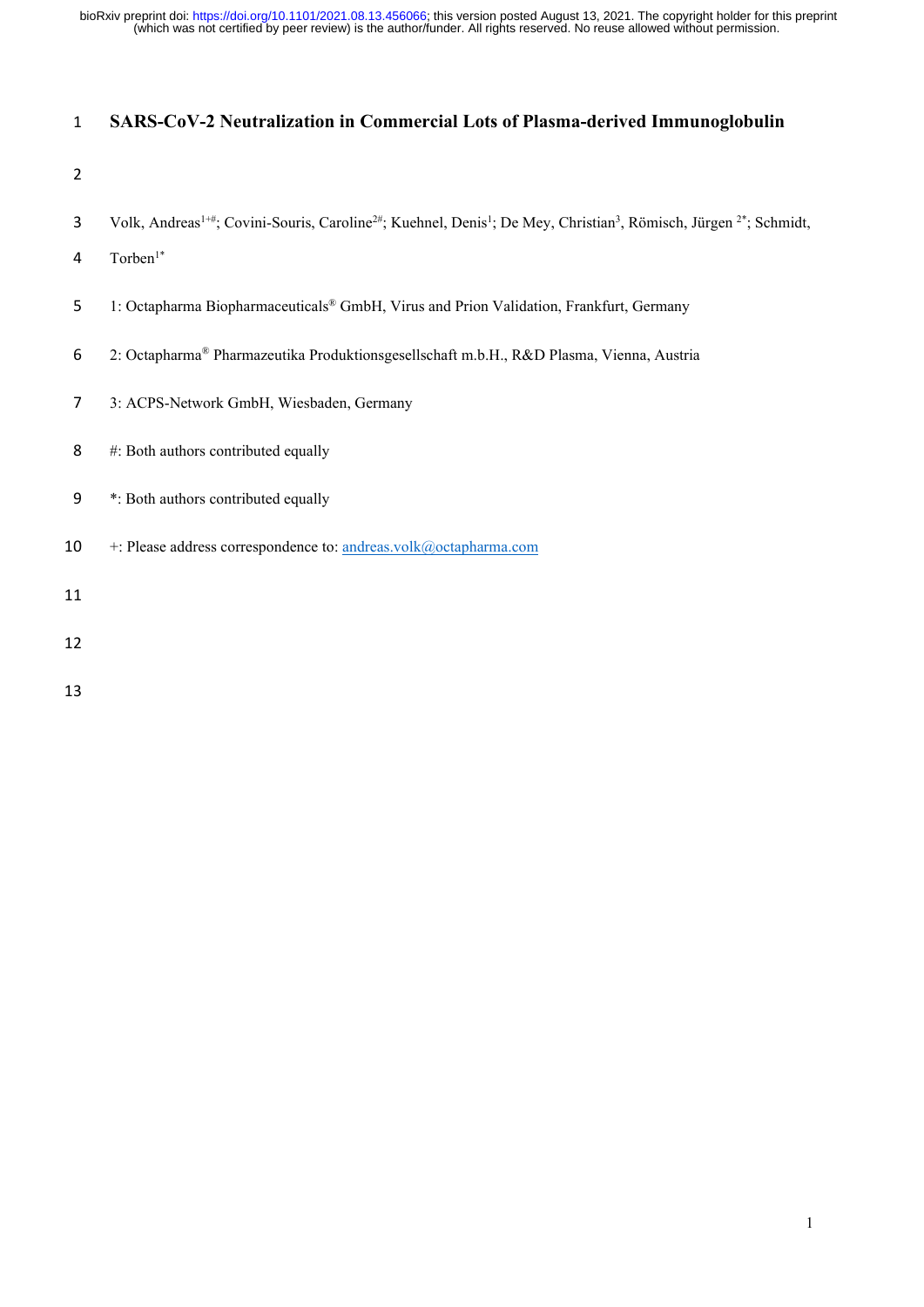(which was not certified by peer review) is the author/funder. All rights reserved. No reuse allowed without permission. bioRxiv preprint doi: [https://doi.org/10.1101/2021.08.13.456066;](https://doi.org/10.1101/2021.08.13.456066) this version posted August 13, 2021. The copyright holder for this preprint

### **Abstract**

## **Introduction**

- Patients suffering from primary or secondary immunodeficiency face times of increased insecurity and
- discomfort in the light of the raging Covid-19 pandemic, not knowing if and to what extend their comorbidities
- impact a potential Covid-19 course of disease. Furthermore, recently available vaccination options might not be
- amenable or effective for all patients of this heterogeneous population. Therefore, these patients often rely on
- passive immunization with plasma-derived, intravenous or subcutaneous immunoglobulin (IVIG/SCIG).
- Whether the ongoing Covid-19 pandemic and/or the progress in vaccination programs lead to increased and
- potentially protective titers in plasma-derived immunoglobulins (Ig) indicated e.g. for humoral
- immunodeficiency remains a pressing question for this patient population.

# **Purpose**

- Here we investigated SARS-CoV-2 reactivity of US plasma-derived IVIG/SCIG products from the end of 2020
- until 06/2021 as well as in convalescent plasma (CP) from 05/2020 to 08/2020.

### **Methods**

- Final containers of IVIG/SCIG and CP donations were analyzed by commercial ELISA for SARS-CoV-2 S1-
- RBD IgG as well as microneutralization assay using a patient-derived SARS-CoV-2 (D614G) isolate.
- Neutralization capacities of 313 plasma single donations and 119 plasma-derived IVIG/SCIG lots were
- determined. Results obtained from both analytical methods were normalized against the international WHO
- standard. Finally, based on dense pharmacokinetic profiles of an IVIG preparation from previously published
- investigations, possible steady-state plasma levels of SARS-CoV-2 neutralization capacities were approximated
- based on currently measured anti-SARS-CoV-2 potencies in IVIG/SCIG preparations.

## **Results**

- CP donations presented with a high variability with regards to anti-SARS-reactivity in ELISA as well as in
- neutralization testing. While approximately 50% of convalescent donations were none/low neutralizing,
- approximately 10% were at or above 1000 IU/ml.
- IVIG/SCIG lots derived from pre-pandemic plasma donations did not show neutralizing capacities of SARS-
- CoV-2. Lots produced between 12/2020 and 06/2021, entailing plasma donations after emergence of SARS-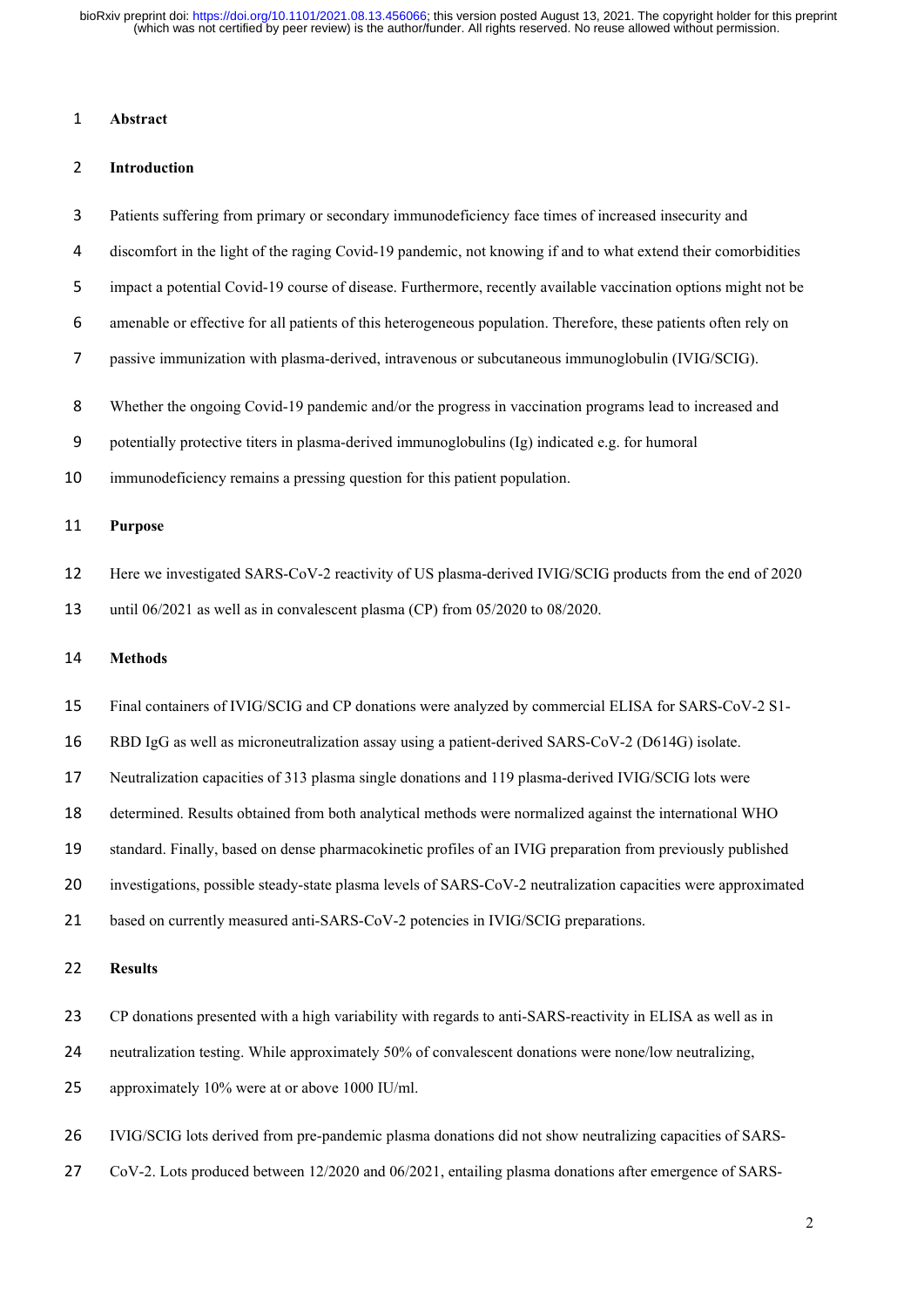CoV-2 showed a rapid and constant increase in anti-SARS-CoV-2 reactivity and neutralization capacity over 2 time. Neutralization capacity increased from a mean of 20 IU/ml in 12/2020 to 505 IU/ml in 06/2021, while lot-to-lot variability was substantial.

Pharmacokinetic (PK) extrapolations based on non-compartmental superposition principles using steady-state reference profiles from previously published PK investigations on IVIG in PID, yielded potential steady-state trough plasma levels of 16 IU/ml based on the average final container concentration from 05/2021 with 216 IU/ml. Maximum extrapolated trough levels could reach 64 IU/ml based on the latest maximal final container potency tested in 06/2021.

## **Conclusions**

SARS-CoV-2 reactivity and neutralization capacity in IVIG/SCIG produced from US plasma rapidly and in part

exponentially increased in the first half of 2021. The observed increase of final container potencies is likely

trailing the serological status of the US donor population in terms of Covid-19 convalescence and vaccination by

at least 5 months due to production lead times and should in principle continue at least until fall 2021. In

summary, the data support rapidly increasing levels of SARS-COV-2 antibodies in IVIG/SCIG products

implicating that a certain level of protection could be possible against COVID-19 for regularly substituted

PID/SID patients. Nevertheless, more research to confirm, which plasma levels are needed for protection against

SARS-CoV-2 infection of immune-compromised patients is still needed.

# **Key Points**

- Patients with humoral immunodeficiency rely on plasma-derived immunoglobulin for passive immunization against numerous pathogens.
- 21 Plasma-derived immunoglobulins contain increasing SARS-CoV-2 neutralization capacities with ongoing Covid-19 pandemic and vaccination campaigns.
- Plasma-derived immunoglobulin in prophylactic use for immunodeficient patients could potentially aid against SARS-CoV-2 infection in the future.

# **Keywords**

Convalescent Plasma, Covid-19, ELISA, immunoglobulin, IVIG, neutralization, passive immunization, PID,

28 SID, SARS, SARS-CoV-2, SCIG.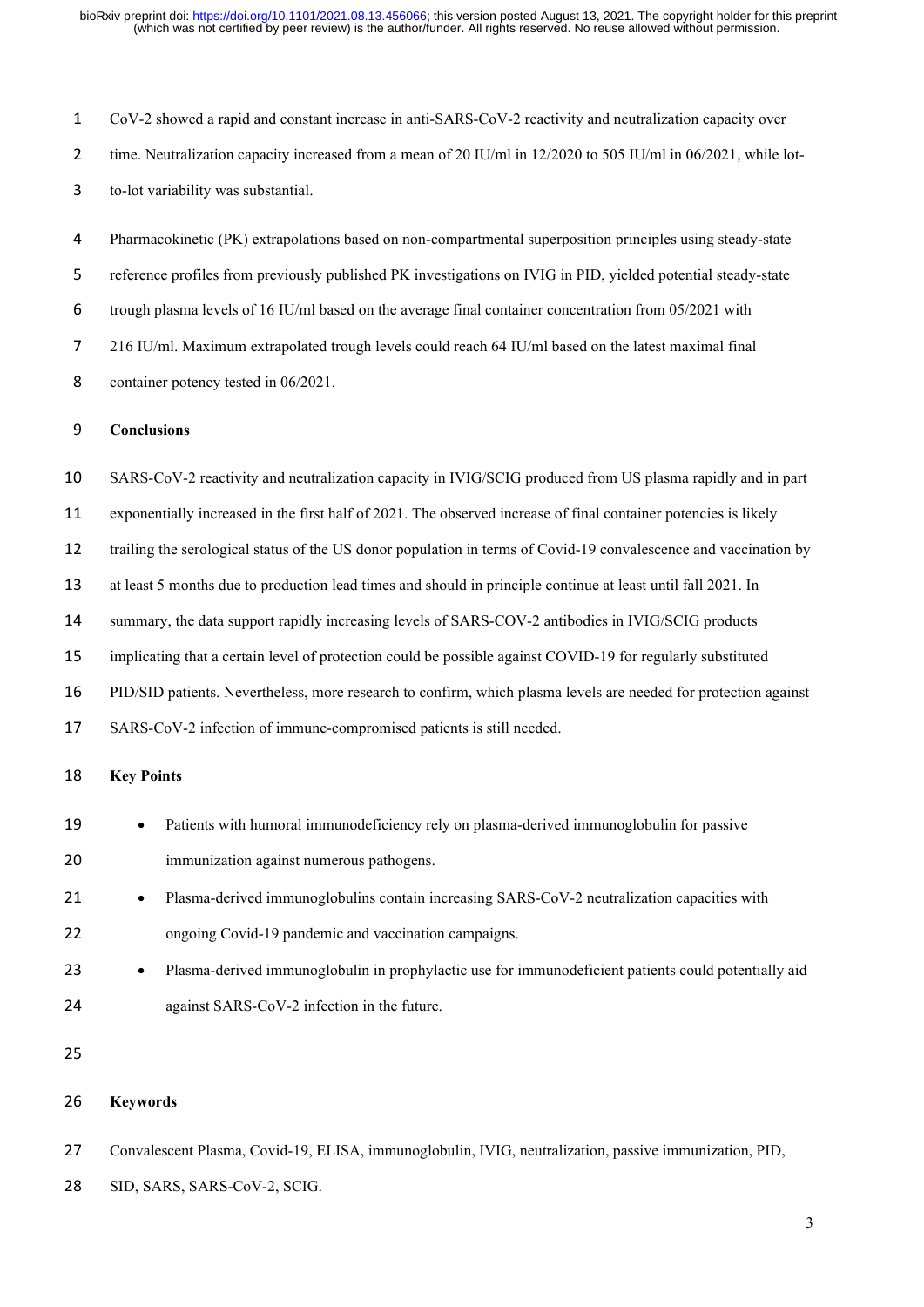#### **1. Introduction**

The principle of passive immunization, i.e. the infusion of antibodies (ab) from a healthy immunized or convalescent donor to a patient not mounting an own, active immune response, is a long-standing treatment option for infectious diseases and has been first applied by Emil von Behring, who received the first ever Nobel prize in 1901 for the serum therapy on Diphtheria [3]. Passive immunization refers to ab transfer by means of recombinant monoclonal antibodies, plasma-derived intravenous or subcutaneous immunoglobulin (IVIG/SCIG) or convalescent plasma (CP). In fact, CP therapy has faced a renaissance as possible treatment option in the currently ongoing Covid-19 pandemic to bridge in mostly therapeutic settings while other therapeutics and especially vaccines as protective measure were not yet available [4–6]. FDA granted emergency use authorization for CP therapy in August 2020 and revised these guidance in March 2021 to use only higher titer CP early in the course of disease [7]. However, for the therapeutic setting a meta-analysis by Peng et al*.* identified a total of 243 studies published including 64 clinical trials on CP administration for prevention and treatment of Covid-19 by April 2021 [8]. In brief, efficacy of CP therapy against Covid-19 as therapeutic has not been shown univocally and remains a matter of debate and further clinical investigation [9–14]. In this course, the criticality of early treatment with CP as well as required dose and specific ab titers of the donations are discussed as part of relevant drivers for treatment success [13]. Likewise, the prophylactic use of CP has not found broad application [8]. However, efficacious prophylaxis against disease using CP has been shown in a hamster and macaque models [15–17]. Furthermore, recombinant monoclonal ab prophylaxis, clinical efficacy has been shown supporting the notion that immunoglobulin G (IgG) molecules can prevent infection/Covid-19 [18, 19].

Active immunization of patients with primary immunodeficiencies (PID) as well as secondary

22 immunodeficiencies (SID), which in part manifest a lack or impeded humoral response have recently been

reported with encouraging findings [20, 21]. However, not all patients within this heterogeneous group are

amenable to vaccination or vaccination might not lead to immune protection [22, 23]. Furthermore, Covid-19

disease in this indication group has been reported to have both less [24] and more severe outcomes depending on

comorbidities and individual patient factors [25].

Regardless of the amenability of active vaccination and the potential disease outcome, passive immunization by

repeated injection of IVIG/SCIG for at least a part of this patient group is the standard of care for humoral

deficiency and has been ongoing prior to, during and after the SARS-CoV-2 pandemic [26–28]. IVIG/SCIG are

purified and concentrated immunoglobulin (Ig) preparations derived from pooled plasma donations [29, 30].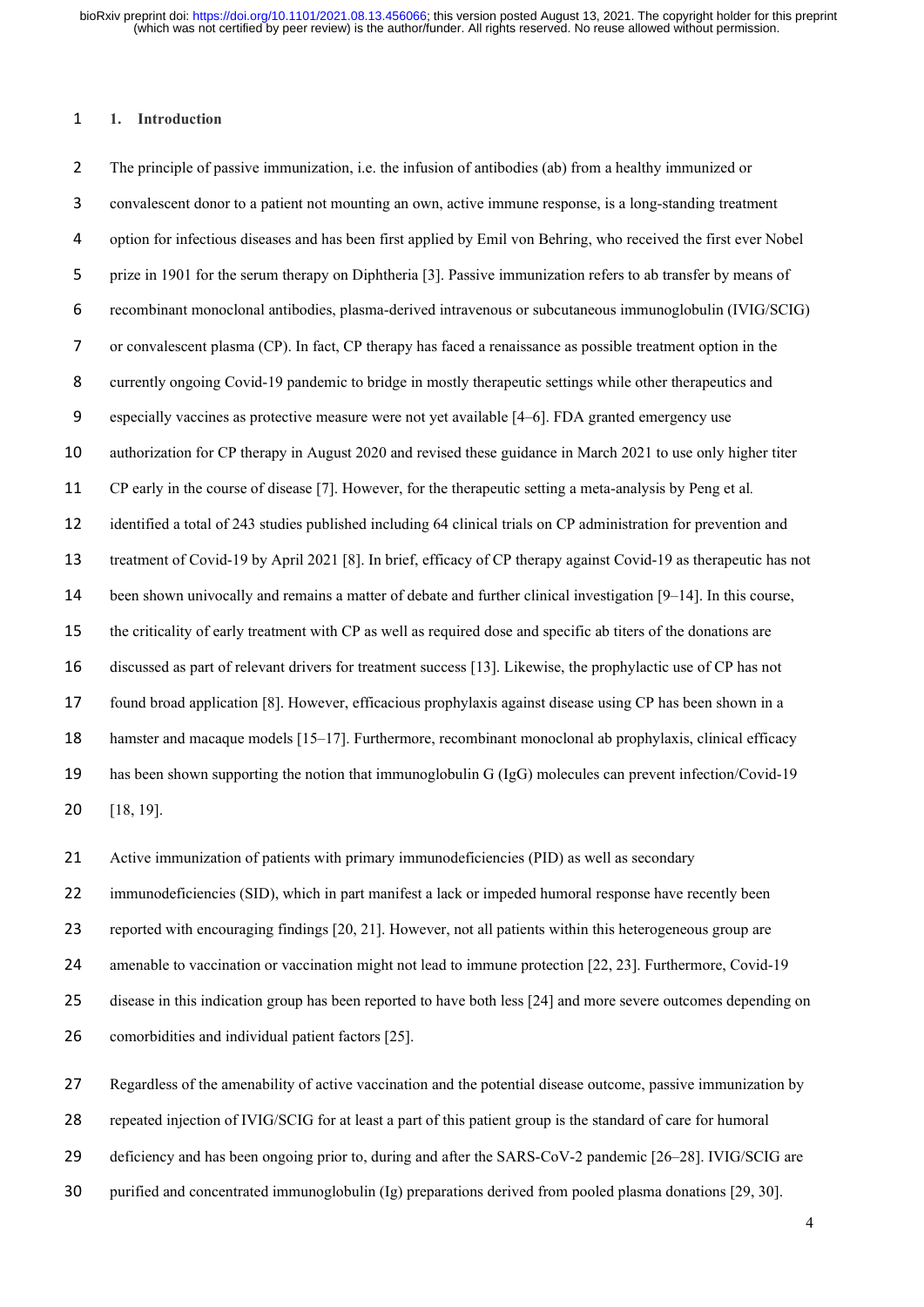- Therefore, the reactivity and neutralizing potency of these IgG pharmaceutical products are directly dependent
- 2 on the epidemiologic experience of the donor population [19–21].
- It is thus of high interest in the light of increasing seroconversion in the donor population how currently
- manufactured IVIG/SCIG can serve these immunodeficient patient groups in terms of protection against a
- SARS-CoV-2 infection or impede disease severity of Covid-19. First reports of anti-SARS-CoV-2 reactivity and
- neutralization capacities in commercially produced immunoglobulins have already been published [31–35].
- To obtain an impression on how CP donations vary in terms of potency, we first investigated a selection of
- 8 Covid-19 CP donations from 05/2020 to 08/2020 for SARS-CoV-2 reactivity by use of commercially available
- SARS-CoV-2 IgG ELISA and an inhouse established SARS-CoV-2 microneutralization assay under BSL-3
- conditions to assess for actual neutralization capacity.
- We furthermore analyzed commercial lots of immunoglobulin manufactured from 11/2020 to 06/2021 by
- ELISA. A fraction of these lots was subsequently subjected to neutralization testing against actual SARS-CoV-2

virus.

- Lastly, we performed calculations based on previous pharmacokinetic (PK) profiles of IVIG to obtain a first and
- preliminary insight into possibly achievable steady-state plasma levels in patients regularly dosed with IVIG.
- 
-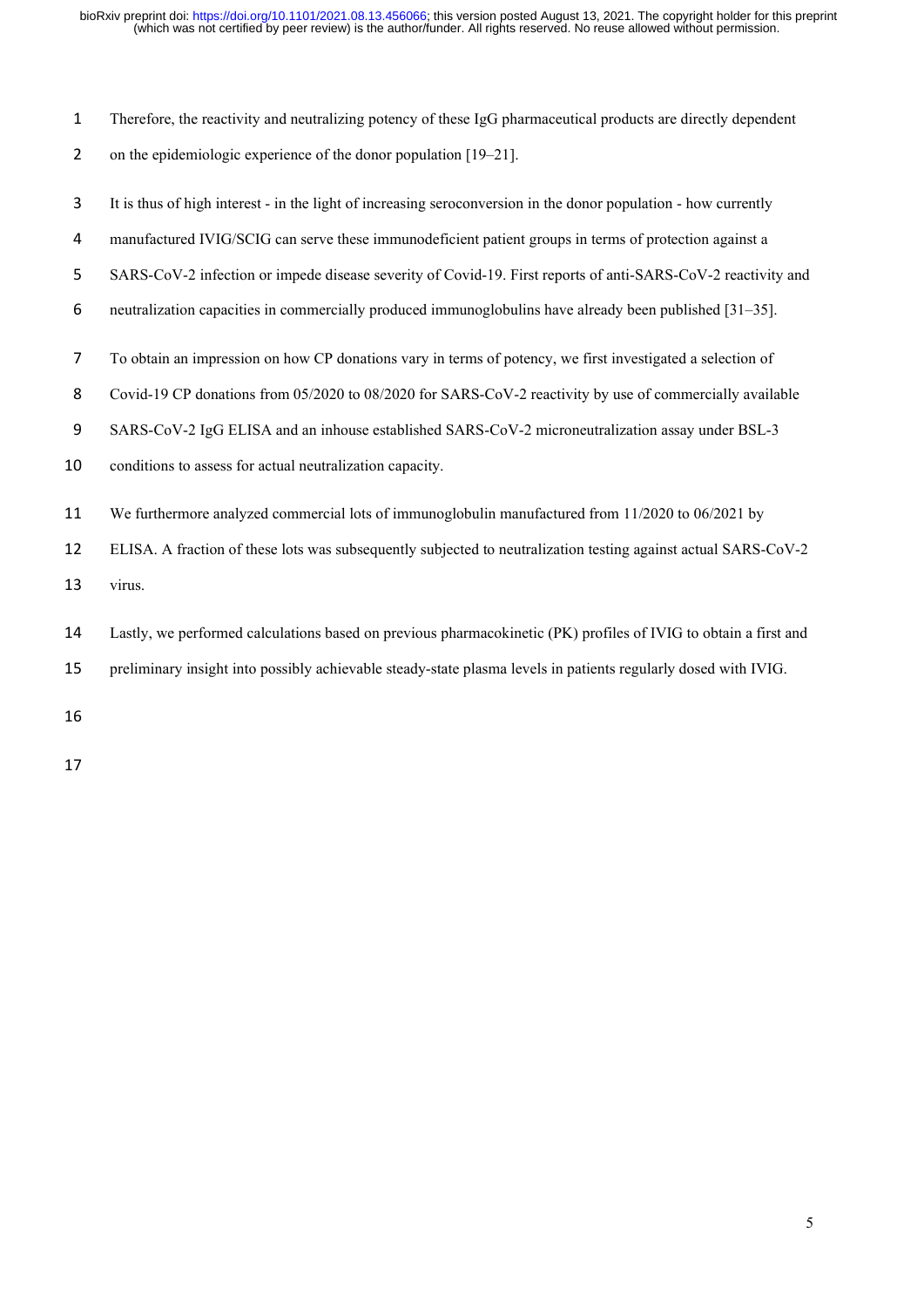(which was not certified by peer review) is the author/funder. All rights reserved. No reuse allowed without permission. bioRxiv preprint doi: [https://doi.org/10.1101/2021.08.13.456066;](https://doi.org/10.1101/2021.08.13.456066) this version posted August 13, 2021. The copyright holder for this preprint

#### **2. Material and Methods**

# **2.1. IVIG/SCIG**

3 Octagam<sup>®</sup> and Panzyga<sup>®</sup> are polyclonal IVIG- and Cutaquig<sup>®</sup> is a polyclonal SCIG product derived from

4 thousands of plasma donations. We tested lots prepared from US donations from 11/2020 to 06/2021. Octagam<sup>®</sup>

5 is available as 50 mg/ml and 100 mg/ml (5 and 10%) preparations, Cutaquig<sup>®</sup> is available in 165 mg/ml (16.5 %)

6 while Panzyga® is available in 100 mg/ml (10%) IgG concentration. All reported results were normalized to a

potency of 100 mg IgG/ml to remove bias from different formulations.

## **2.2. Single donation of CP**

10 CP donations were collected from 05/2020 to 08/2020. Octapharma<sup>®</sup> invited donors to present proof of resolved SARS-CoV-2 infection (either by positive diagnostic test or positive serological test) to be eligible to donate CP after a deferral period of 14 days after either diagnostic test or symptom cessation, whatever applicable.

# **2.3. SARS-CoV-2 ELISA kit**

 The following ELISA kits were used for detection of SARS-CoV-2 IgG against receptor binding domain (RBD) of spike protein S1: EI-2606-9601 G ELISA kit (EUROIMMUN Medizinische Labordiagnostika AG, Lübeck, Germany) for qualitative detection; QuantiVac EI-2606-9601-G ELISA (EUROIMMUN Medizinische Labordiagnostika AG, Lübeck, Germany) for quantitative determination of IgG titers. Tests were performed as instructed by the provider.

 CP was stored frozen and thawed promptly before analysis. Samples were diluted with buffer solutions provided 21 in each ELISA kit. After qualitative detection, results were expressed as ab ratio.

22 Concentrated IVIG/SCIG lots were diluted using buffer solutions included in each ELISA kit. 5, 10 and -16.5 %

IgG preparations were tested in 3 dilution series ranging from 1:1 to 1:10. All samples were tested in 8 replicates.

Results were initially obtained in relative units (RU/ml) and were normalized against the First WHO International

Standard (NIBSC code: 20/136) in binding antibody units/ml (BAU/ml) as described by the test kit provider. All

quantitative results were normalized to 100 mg/ml IgG for comparison.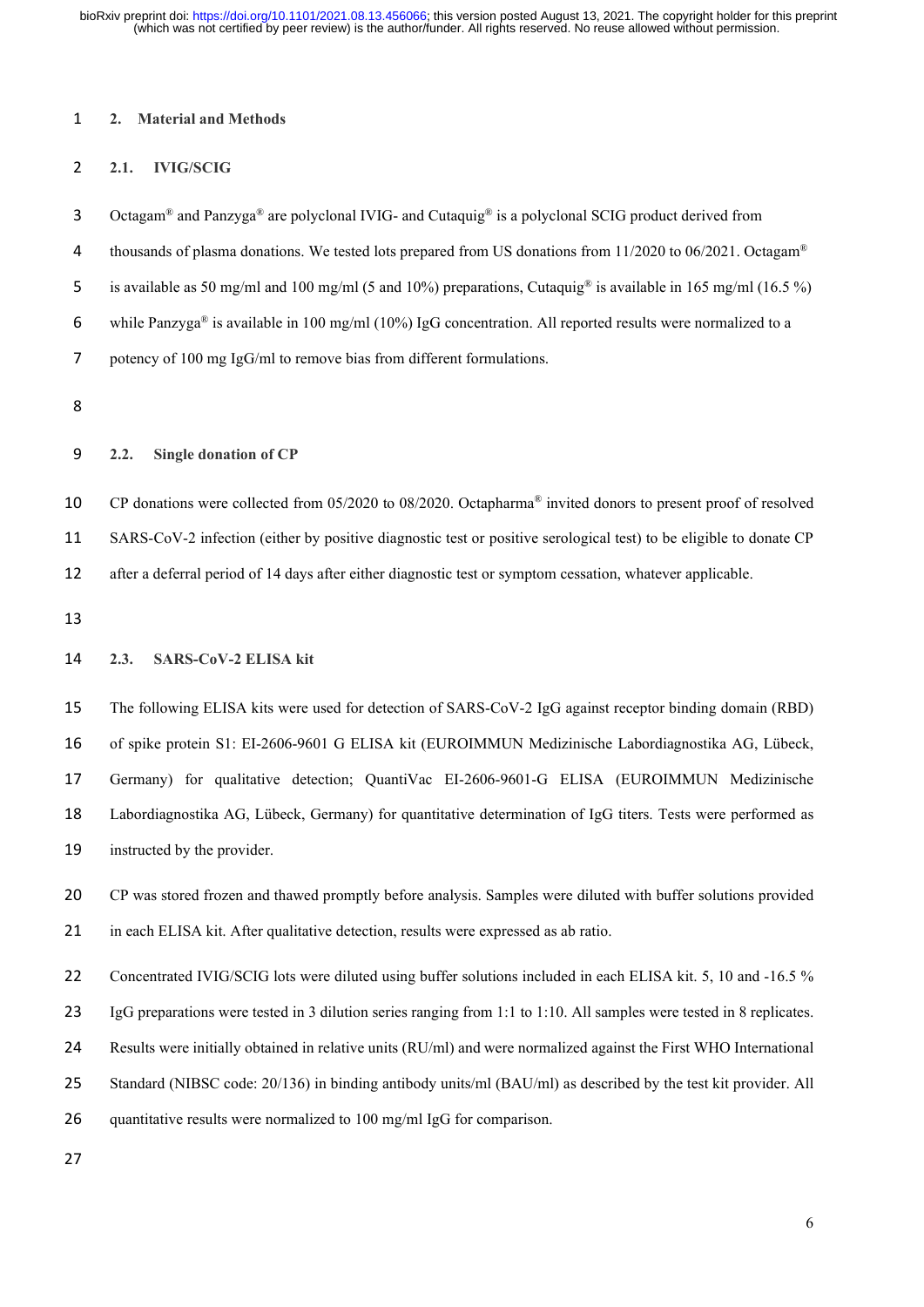## **2.4. Cell culture**

2 Vero cells (CCL-81, American Type Culture Collection) were cultured in RPMI-1640 medium (Sigma®), supplemented with 10% foetal bovine serum (Sigma®) and 1% penicillin/streptomycin (Sigma®) at 37°C, 5% CO<sub>2</sub> in saturated humidity.

**2.5. Virus**

7 SARS-CoV-2 (Human 2019-nCoV ex China\_BavPat1/2020\_Germany ex China, GISAID ID: EPI\_ISL\_406862) was kindly provided by Prof. Dr. Christian Drosten, Institute of Virology, Charité, Universitätsmedizin Berlin, Germany [36].

All handling of virus was performed under BSL-3 conditions according to German law and regulations.

11 The virus was propagated on Vero cells established one day prior inoculation with 20 ml of  $0.5 \times 10^5$  cells /ml in 12 Vero culture medium (see above) in a T75 cell culture flask (Falcon®). Next day, the culture medium was removed completely. Cells were inoculated with SARS-CoV-2 at a multiplicity of infection of 0.01 in a total of 5 ml virus 14 suspension. Cell inoculation was incubated for 1h at  $37^{\circ}$ C,  $5\%$  CO<sub>2</sub> in saturated humidity until an additional volume of 20 ml Vero cell culture medium was added. Cells were maintained for 4-5 days and monitored for development of cytopathic effect (CPE). Once a CPE of 50-70% was reached, supernatant was removed and centrifuged to remove cellular debris (4°C, 15 min at 1500x g). The cell monolayer in the T75 culture flask was frozen thrice in -80°C ultra-deep freezer for cell lysis. The flask was then rinsed thoroughly with the refrigerated culture supernatant removed beforehand. After repeated centrifugation, suspension was 0.45 µm filtered, aliquoted 20 and stored in a -80°C ultra-deep freezer until use.

#### **2.6. Standards and Reagents**

**2.6.1. Neutralization standards**

 WHO International Standard / First WHO International Standard for anti-SARS-CoV-2 immunoglobulin (human) was obtained from National Institute for Biological Standards and Control (NIBSC), Potters Bar, Hertfordshire, EN6 3qG, UK NIBSC code: 20/136. [1]. The internal standard has a rated potency of 1000 IU/ml or 1000 BAU/ml depending on assay type, if reconstituted according to instructions.

28 Internal neutralization standard "V" was generated in-house at Octapharma<sup>®</sup> Virus and Prion Validation by pooling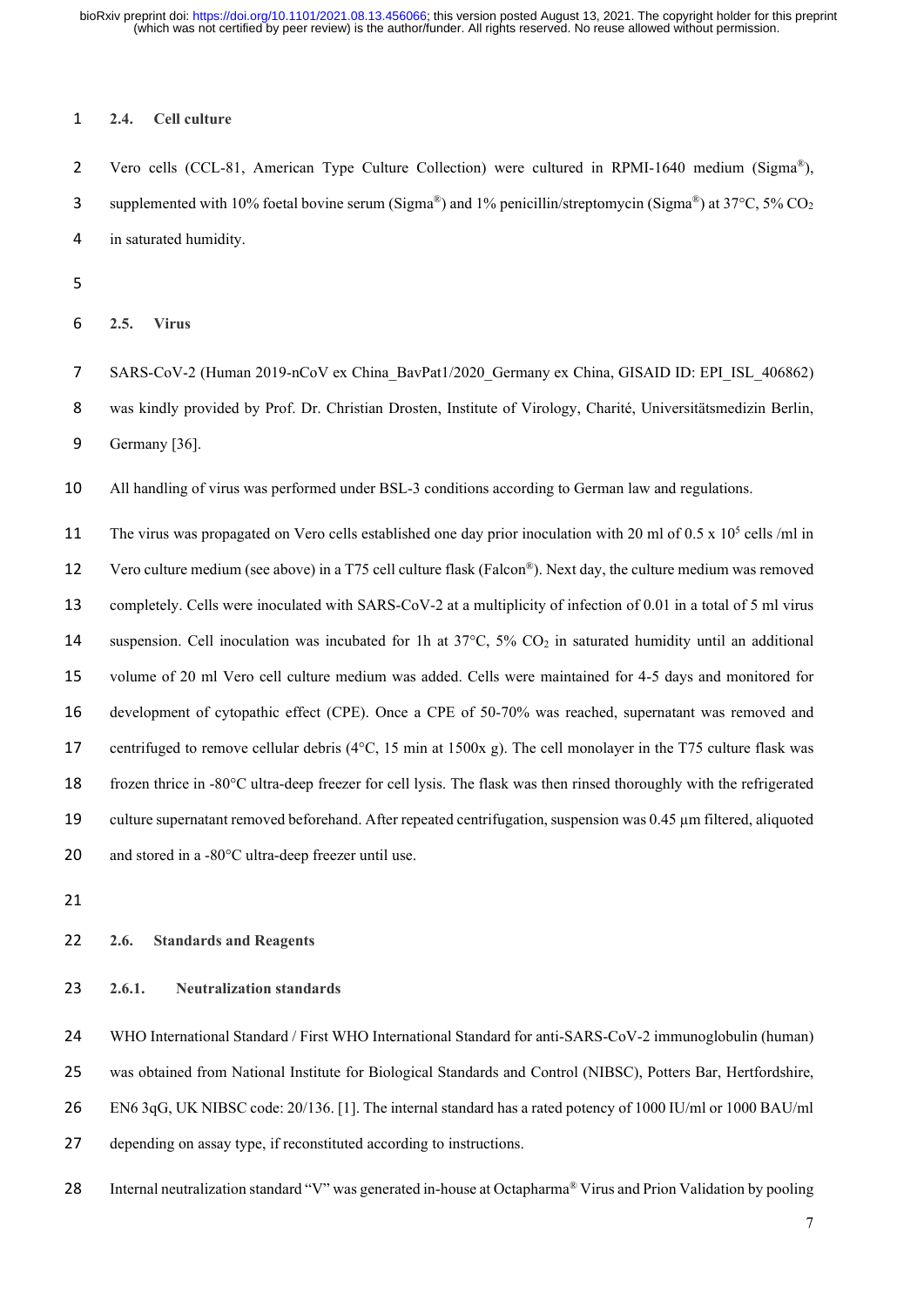| $\mathbf{1}$   | a selection of CP samples. After pooling samples were aliquoted and kept frozen at -80°C until use. Standard was                              |
|----------------|-----------------------------------------------------------------------------------------------------------------------------------------------|
| $\overline{2}$ | diluted 1:40 initial dilution in 20% citrate dextrose (ACD, Sigma®) in Vero culture medium to avoid clotting.                                 |
| 3              | Internal neutralization standard "O" was a high-titer single source plasma donation obtained from Octapharma                                  |
| 4              | Plasma Inc. ®, Charlotte, NC, USA. After thawing, the donation was aliquoted and kept frozen at                                               |
| 5              | -80°C until use. Standard was diluted 1:40 initial dilution in 20% ACD in Vero culture medium to avoid clotting.                              |
| 6              |                                                                                                                                               |
| $\overline{7}$ | <b>Neutralization Testing</b><br>2.7.                                                                                                         |
| 8              | Neutralization Testing (NT) was done in two microneutralization assay formats differing in sample dilution                                    |
| 9              | schemes and -replicates. Both assays were not prospectively validated. In both, Vero cultures were prepared one                               |
| 10             | day prior assay conduct and seeded in 120 µl each per 96 well with $0.5x10^4$ cells/ml (= 600 cells per well).                                |
| 11             | In the screening assay format, which was used in the CP donation testing, each plasma sample was thawed at 37°C                               |
| 12             | and initially diluted 1:40 with 20% citrate dextrose (ACD) in cell culture medium to avoid clotting. Subsequently,                            |
| 13             | samples were serially diluted 1:2-fold in six consecutive steps. Each of the four parallel dilutions was assayed once                         |
| 14             | for neutralization. The assay principle was adapted from Gauger & Vincent [37].                                                               |
| 15             | In the potency assay format deployed for final container testing, each sample was assayed in 3 independent dilution                           |
| 16             | series. After a first 1:10 dilution step, 10 consecutive 1:2 dilution steps were performed. Each dilution was assayed                         |
| 17             | in octuplicates, respectively. This assay format has been published earlier [32, 38].                                                         |
| 18             | In both assay versions, each sample dilution was subsequently challenged with an equal volume of virus                                        |
| 19             | suspension, which had a titer of 3.0 $log_{10}$ TCID <sub>50</sub> /ml. The virus titer was confirmed each working day by so-called           |
| 20             | back titrations. A mean titer of n=5 titrations was determined (refer to section "virus titration") to accurately                             |
| 21             | account for the actual viral load in the immune neutralization, which was used as normalizing factor to account for                           |
| 22             | potential inter-run variances.                                                                                                                |
| 23             | In both formats, the neutralization reaction was incubated for $150 \pm 15$ min at $37^{\circ}$ C in a CO <sub>2</sub> incubator at saturated |
| 24             | humidity. After the incubation period 100 µl of each replicate dilution was transferred onto a 96-well culture of                             |
| 25             | Vero cells (see above). Inoculated cultures were maintained for 7 days at 37°C, 5% CO2 in saturated humidity. On                              |

26 day 7, cultures were microscopically evaluated for the presence or absence of cytopathic effect by two independent

27 operators (four eyes-principle). Neutralization potency by means of dilution to achieve a 50% neutralization of

- 28 virus was calculated using Spearman-Kärber-based statistics [38].
- 29 In order to convert the identified NC50 dilution values into International units, the normalized (mean)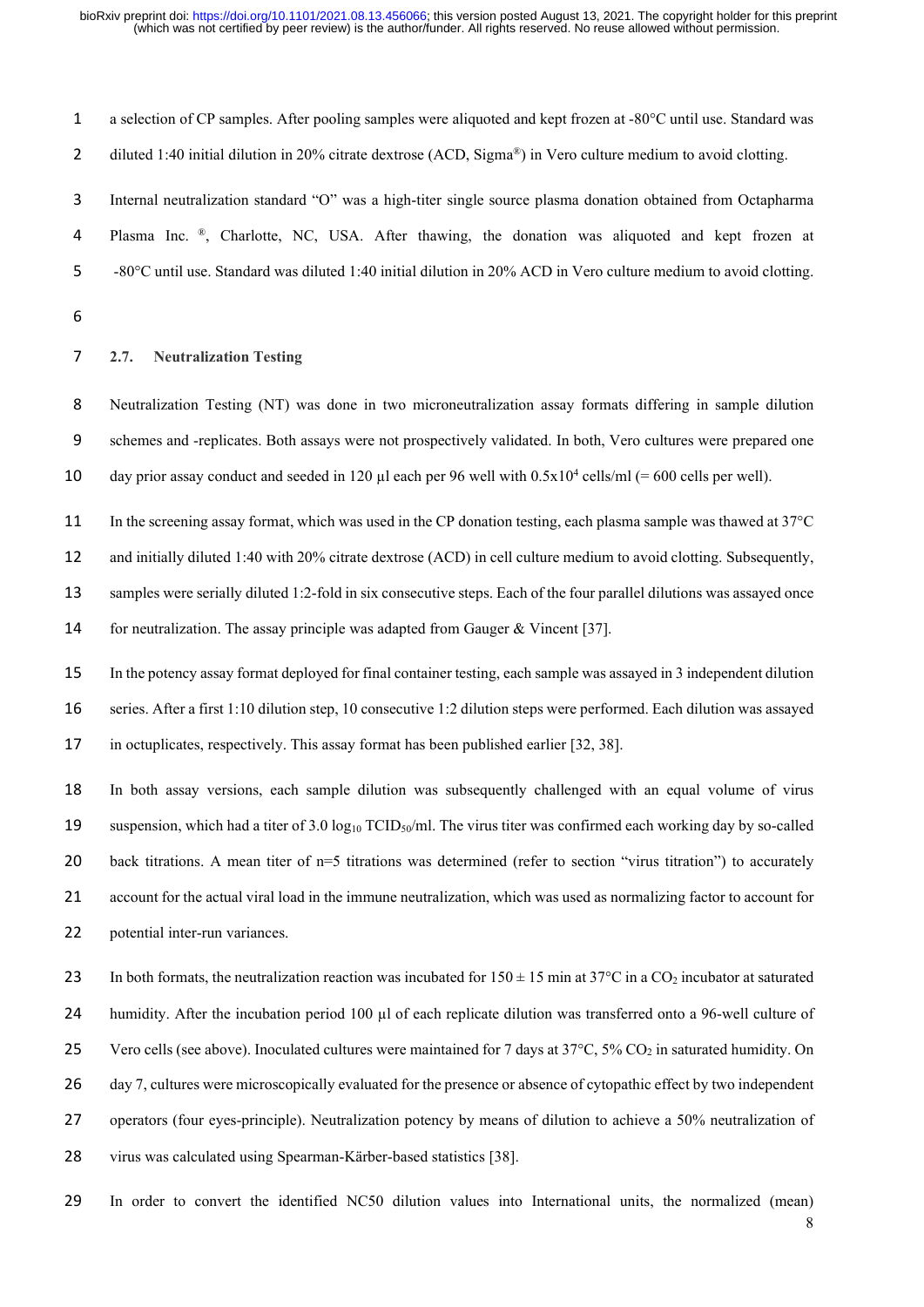neutralization values of the sample were divided by the (mean) neutralization of the internal standard run along the same experiment and then multiplied by the calibrated potency of the internal standard in international units.

#### **2.8. Virus titration**

On each day of neutralization, the virus stock used as challenge inoculum for neutralization studies was assessed via repeated titration by means of Spearman-Kärber statistics [39]. For that, a serial 1:3 dilution of the virus stock was prepared in 12 consecutive steps in Vero cell culture medium. Subsequently, 8x 100 µl of each dilution were added to a 96-well plate containing Vero cultures established one day earlier as described above. Inoculated 9 cultures were maintained for 7 days at  $37^{\circ}$ C,  $5\%$  CO<sub>2</sub> in saturated humidity. On day 7, cultures were microscopically evaluated for the presence or absence of cytopathic effect by two independent operators.

#### **2.9. PK Analysis**

 Steady-state levels of IgG on 4-weekly dosing were approximated by superposition principles using baseline- adjusted dose-normalized reference profiles from a previously published clinical trial (EudraCT 2009-011434- 10) that investigated the steady-state pharmacokinetics of IgG on 4-weekly repeated dosing of IVIG 10% in patients with primary immunodeficiency syndrome [40]. The individual courses of total IgG were baseline- adjusted, assuming that the baseline levels were residuals from previous dosing whilst endogenous levels were negligible. In order to be able to pool the profiles across subjects, the baseline-adjusted profiles were dose-19 normalized. The time courses of the median,  $25<sup>th</sup>$  (P25), and 75<sup>th</sup> (P75) percentile levels of the baseline-adjusted dose-normalized data were used as reference profiles. These reference profiles were expanded by linear/log- linear interpolation between sampling points and extrapolation beyond the last quantifiable value by means of 22 the apparent terminal disposition rate constant. Steady-state levels were approximated by building time- staggered superposition cascades of the reference profiles for ten 4-weekly doses, assuming the pharmacokinetics to be dose-proportional and time-invariant.

# **2.10. Statistical Methods**

 All statistical methods are identified in respective figure legends. For statistical analyses, the software GraphPad Prism version 8.4.3 (686) for Windows, GraphPad Software, San Diego, California USA, [www.graphpad.com,](http://www.graphpad.com/) was used.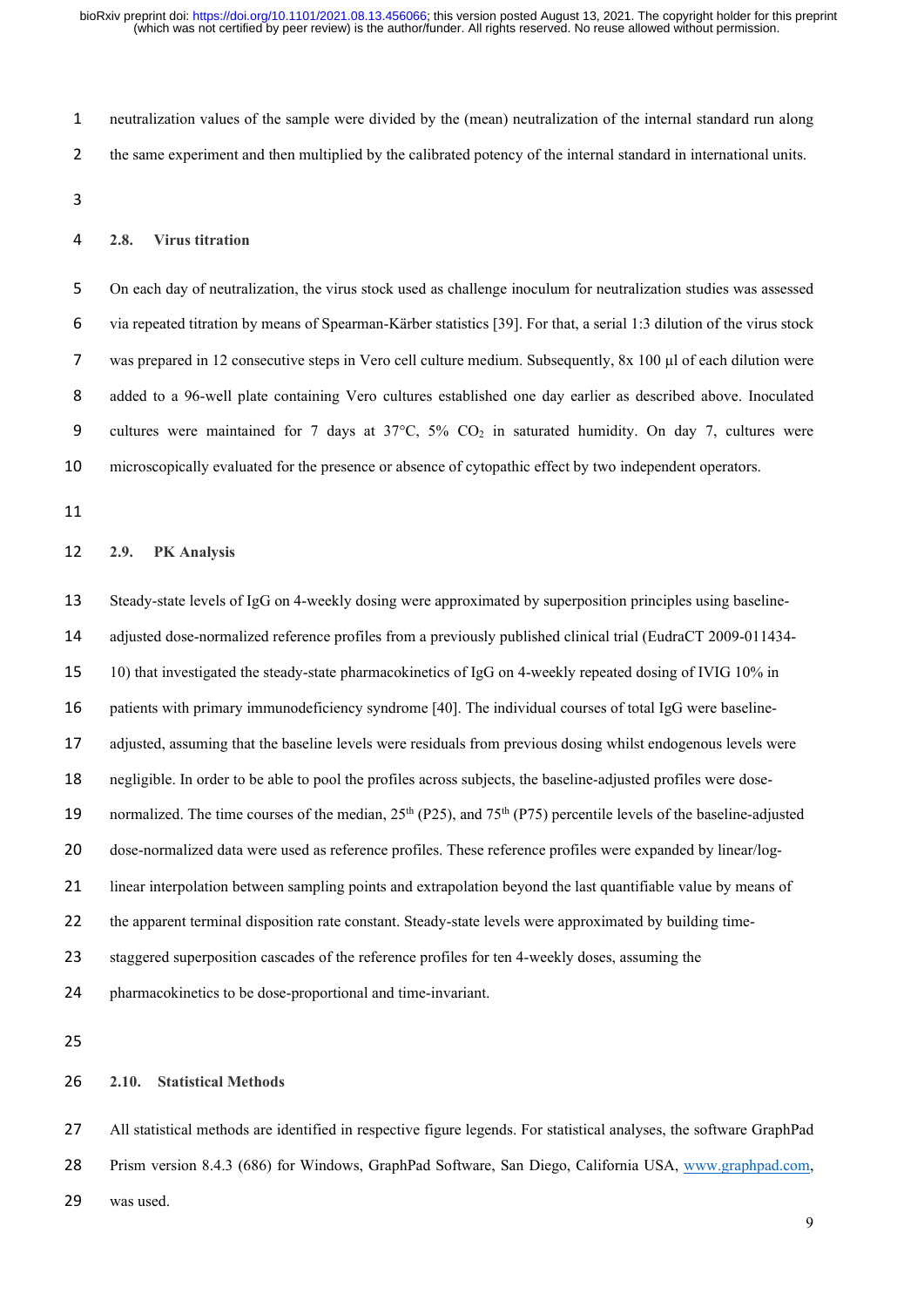PK analyses were carried out by means of PCModfit v7.0 (2021); Copyright of Graham D. Allen, available at

[https://pcmodfit.co.uk/index.html,](https://pcmodfit.co.uk/index.html) accessed on 23.07.2021.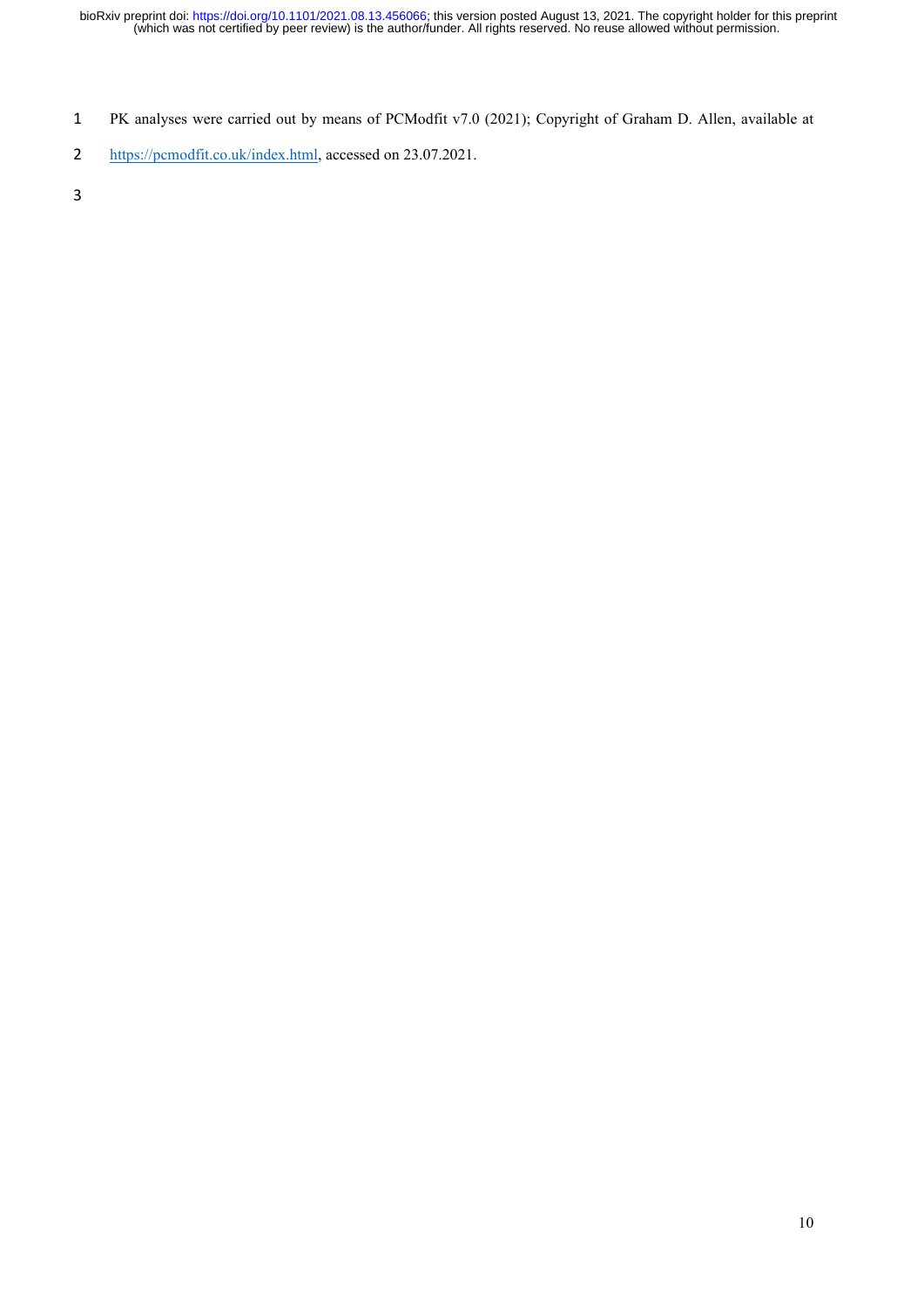#### **3. Results**

2 We obtained CP donation units from Octapharma Plasma<sup>®</sup>'s donation centers in the US ranging from 05/2020 to 08/2020 to understand early in the pandemic how CP donations present themselves in terms of titer and inter-donation variation. We therefore first tested 133 single donations by means of qualitative anti-SARS-CoV-2-S1 RBD IgG ELISA. We found a positive signal of anti-SARS-CoV-2 in 79% of CP donations, while 15% and 6% of the donations exhibited borderline and negative results, respectively. The ab ratio ranged from <0.1 (limit of 7 detection, LOD) up to 16 while the mean ratio was  $4.5 \pm 3.6$  (Fig.1a).

We next set out to investigate what these ELISA data mean in terms of actual virus neutralization. Therefore,

313 CP donations including the above sample set were analyzed by actual virus neutralization in a so-called NT

screening assay format (Fig 1b). We found a high variability of neutralization activity among CP donations. 25%

had a neutralization capacity close to or below the LOD (0-45 IU/ml). 28% had only weak a neutralization titer

with less than 150 IU/ml. 21% of donations had a mean titer of 223 IU/ml, representing a moderate/average

neutralization. The last quarter of samples had a neutralization titer above 300 IU/ml, while only a fraction of

10% of all donations had a neutralizing activity of at least 600 IU/ml. The maximal donation neutralization titer

15 found was 2017 IU/ml. On average all convalescent donations had a mean neutralization titer of  $245 \pm 302$ 

IU/ml. Despite this high variability, we could verify a mean convalescent level around 200 IU/ml in other CP

donation cohorts (data not shown).

Given the reports on frequent asymptomatic to mild SARS-CoV-2 infections and the general interest on how

epidemiologic developments (Covid-19 infection as well as vaccination programs) in the US donor population

reflects in IVIG/SCIG, we investigated commercial lots derived from US plasma sources for SARS-CoV-2

21 reactivity from 11/2020 until 06/2021 by means of quantitative SARS-CoV-2 S1 RBD IgG ELISA. (Fig. 2a).

Pre-pandemic lots were tested negative in the ELISA excluding cross-reactivity of the assay against 'common-

cold' coronaviruses. Systematic investigations started in 11/2020 and first reactive lots were detected in 12/2020

with ELISA IgG titer ranging from 40 to 170 BAU/ml with a mean value of 100 BAU/ml. A progressive

reactivity increase was observed, which took up pace in the very last months of observation. A mean of SARS-

26 CoV-2 IgG titer of  $1048 \pm 363$  BAU/ml was found in IVIG/SCIG lots produced in June 2021.

To substantiate this information, we further tested ELISA-positive lots in NT in the so-called potency assay

format meaning three independent dilution series per sample with 8 replicates per dilution, respectively (Fig. 2b).

This assay setup gives more reliable results per sample, while throughput is limited also being restrained to BSL-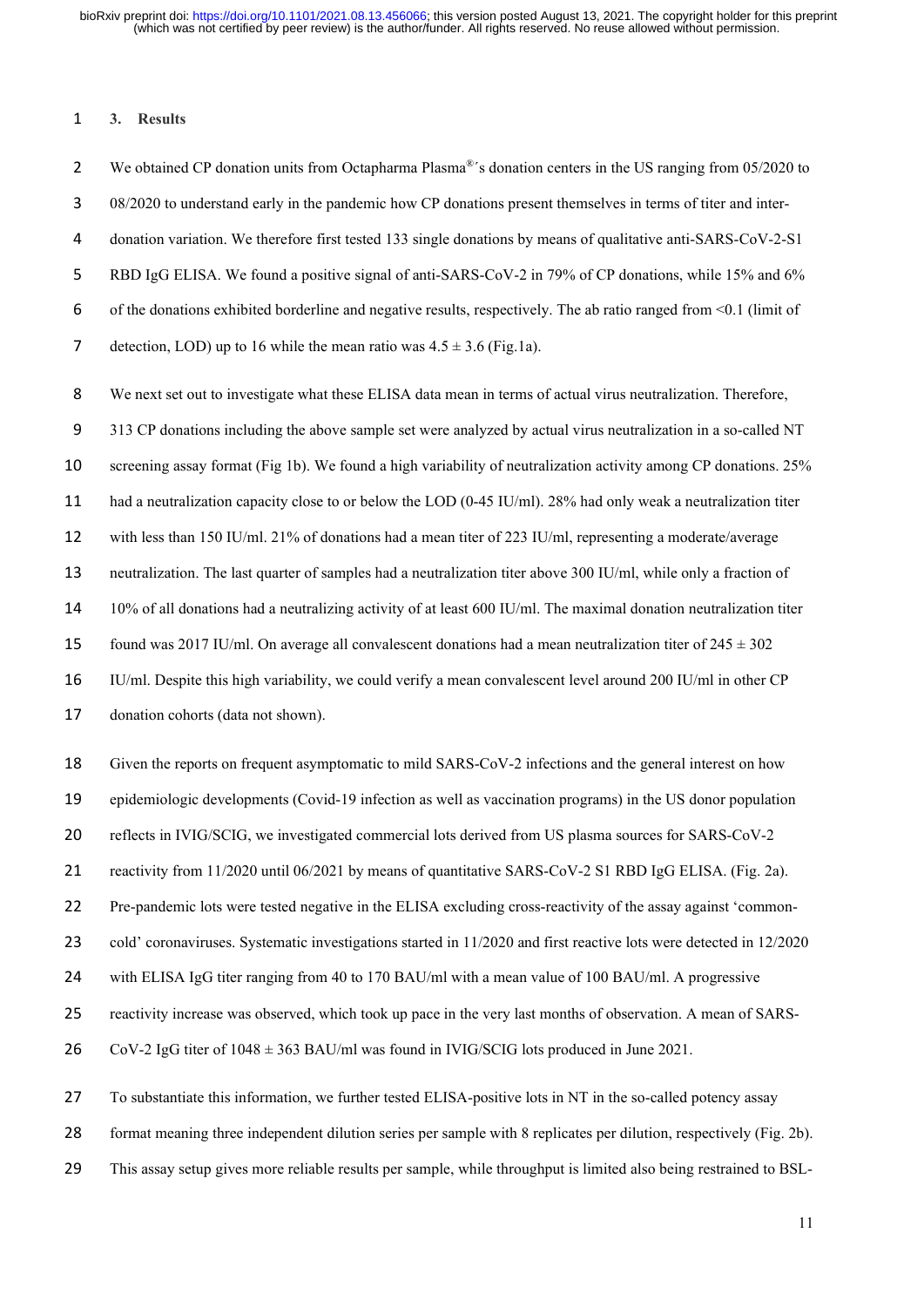3 procedures. Experimental performance of both screening and potency assay formats are summarized in Supp. Fig. 1.

3 Comparable to ELISA data, first neutralizing IVIG/SCIG lots were identified in  $12/2020$  (mean  $21 \pm 16$  IU/ml). An exponential, yet slow increase in neutralization activities was observed subsequently (i.e. mean values in 5 02/2021: 61 IU  $\pm$  37 IU/ml; 04/2021: 107  $\pm$  32 IU/ml; 05/2021: 216 IU/ml  $\pm$  96 IU/ml and 06/2021: 506  $\pm$  242 IU/ml). The maximum NC50 measured so far was 864 IU/ml. We fitted the median SARS-CoV-2 neutralizing titers by exponential growth equation fit (least squares regression without weighing, no outlier handling and 8 constraints) and found an  $R^2$  of 0.98.

For comparison and as possible reference to the US plasma donor population, data adapted from CDC

epidemiologic surveillance on SARS-CoV-2 exposure of the total US population is referenced in Fig. 2b [2].

 We also performed correlation of the IgG ELISA data and the NT results and found a correlation coefficient of 12  $r = 0.94$  (Pearson, two-tailed, 95% CI) with p<0.0001 indicating a quantitative character of the IgG ELISA. The 13 linear regression  $R^2$  was 0.89 (Fig. 2c).

Finally, we asked how currently measured final container potencies relate into steady-state plasma levels in a

patient receiving IVIG 10%. We deployed data from a previously published trial (EudraCT 2009-011434-10)

with pharmacokinetic characterization of the levels of total IgG on repeated 4-weekly IVIG dosing (median

dose: 27.45 g, inter-quartile range [IQR]: 20.4 to 29.1 g) in 30 patients (11 females, 19 males; 8 children,

4 adolescents, and 18 adults) with primary immunodeficiency syndrome (median body weight [BW]: 67.75 kg,

IQR: 52.4 to 75.3 kg) [40]. From the individual time courses of the untransformed IgG levels (Supp. Fig. 3a), the

20 individual baseline-adjusted IgG-gain by dose was derived assuming that the pre-dose trough levels only

reflected residuals from preceding dosing whilst endogenous levels were assumed to be negligible (Supp.

Fig. 3b). The respective curves were then normalized by dose per kg-BW to allow pooling across subjects; the

23 time courses of the median,  $25<sup>th</sup>$  and  $75<sup>th</sup>$  percentiles (P25/P75) of these baseline-adjusted dose-normalized levels

were retained as reference profiles (Supp. Fig. 3c). These reference profiles were then expanded to infinity and

used to approximate the time courses of the IgG levels on repeated 4-weekly dosing by staggered superposition

assuming dose-proportional and time-invariant, i.e. linear pharmacokinetics (Supp. Fig. 3d). This was then

repeated for different doses. With the median dose of the original experiment (27.45 g per 67.75 kg, i.e. 0.406

- 28 g/kg), such approximations based on the median reference profile yield an average  $(C_{av})$  level in steady-state of
- 29 9.6 mg/ml surrounded by a fluctuation from a trough  $(C_{min})$  of 7.4 mg/ml to a peak  $(C_{max})$  of 14.8 mg/ml).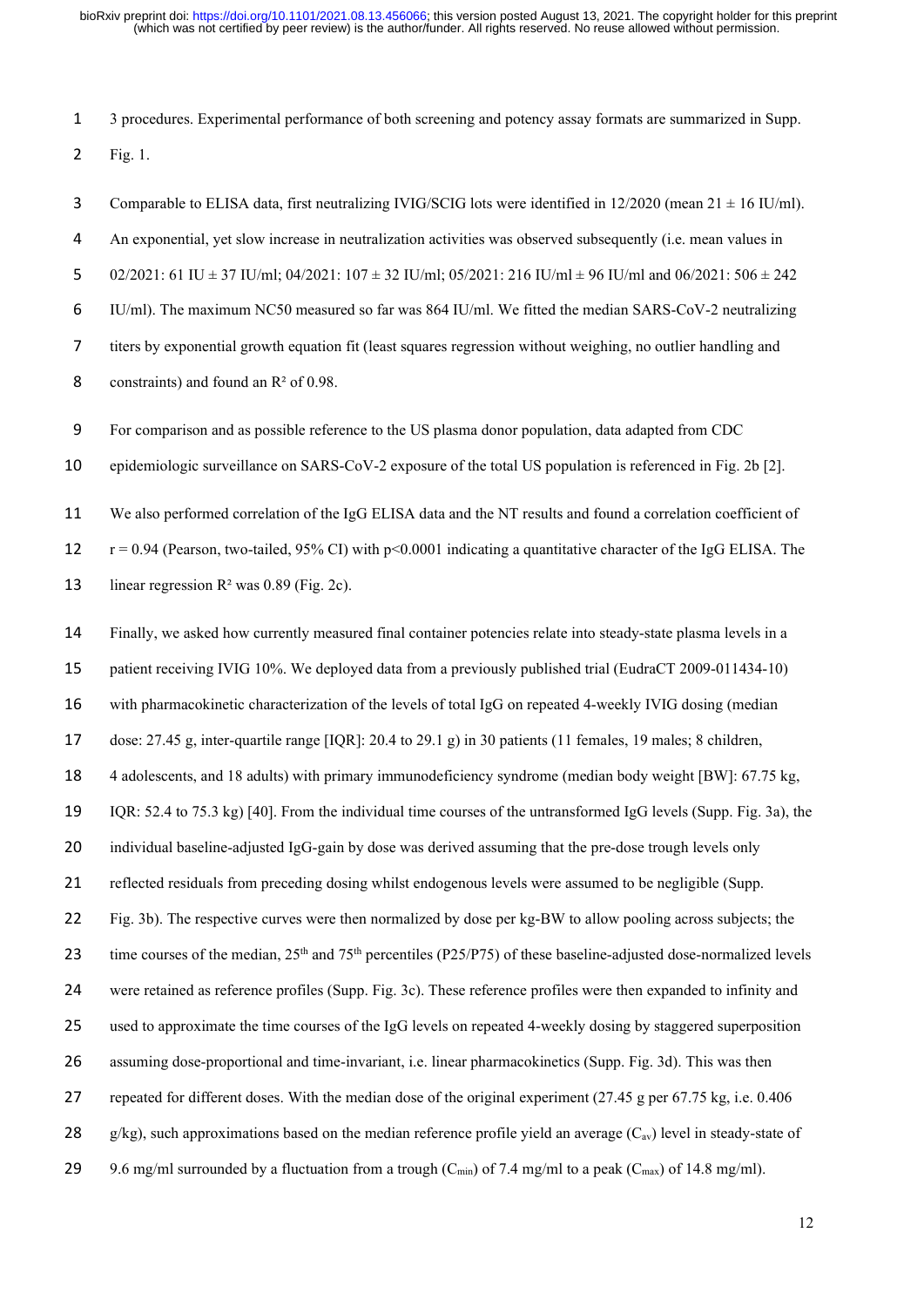- Next, we set out to transfer the measured SARS-CoV-2 neutralization potency in final containers to total IgG
- plasma levels assuming no ab-specific elimination process. We arbitrarily chose a recent, yet average final
- 3 container concentration to perform the superposition (i.e.  $05/2021: 216 \pm 96$  IU/ml per 100 mg/ml). The resulting
- potential titers in plasma of PID patients of the course of 10 superpositioned dosings is shown in Figure 3. With
- a neutralization potency of 2.16 IU/mg, dosing of the original experiment (i.e. 4-weekly doses of 0.406 g/kg)
- 6 could be approximated to yield an average steady-state level  $(C_{av})$  of 20.2 IU/ml  $(C_{min}: 16.0; C_{max}: 32.0 \text{ IU/ml})$
- 7 (Table 1). For the same dosage but using the P25 reference profile,  $C_{av}$ ,  $C_{min}$ , and  $C_{max}$  in steady-state would be
- 15.15, 11.34, and 25.1 IU/ml, respectively; for the P75 reference profile, 21.80, 15.87, and 35.61 IU/ml,
- respectively.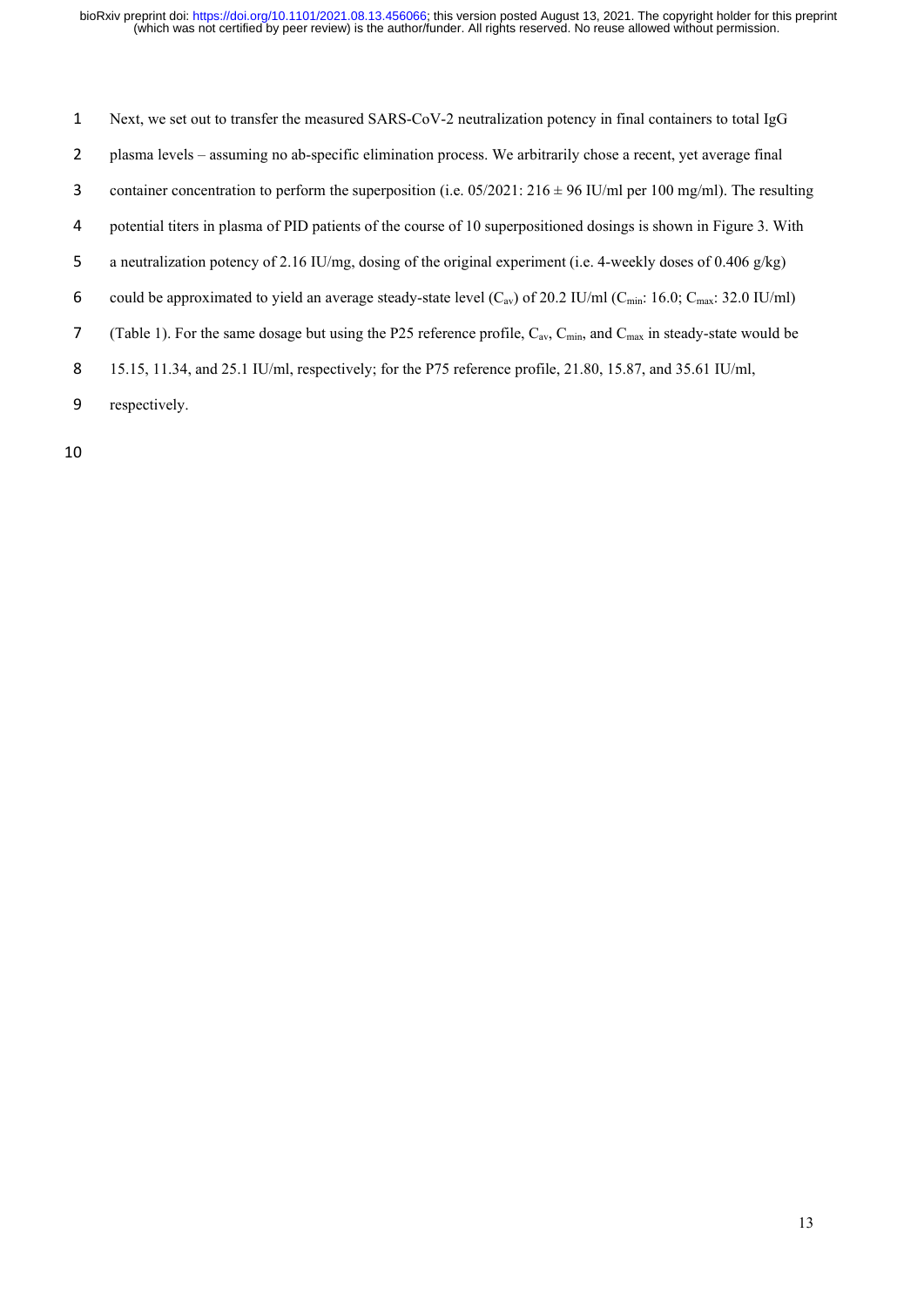#### **4. Discussion**

Immunodeficient patients not amenable to efficient response to vaccination rely on prophylaxis measures not only against SARS-CoV-2 infection but also other circulating pathogens. Plasma-derived Ig is the standard of 4 care to substitute the ab repertoire in these patients with IVIG/SCIG manufactured from thousands of donations per batch. In the light of the pandemic, these immunodeficient patients and their health care professionals are interested in if and when a potential protection from severe infection or even SARS-CoV-2 infection might be achieved.

While neutralizing plasma ab levels remain to be validated as a correlate of protection in clinical studies, here we 9 reported a rapid increase of SARS-CoV-2 neutralization potency in Octapharma®'s IVIG/SCIG final containers by means of ELISA and microneutralization testing using SARS-CoV-2 WT (D614G). We found a very good correlation of the ELISA data to the actual virus neutralization data, which is in line with previously published observations on the performance of the Euroimmun IgG ELISA suggesting it to be a suitable surrogate to perform donation screening and even semi-quantitatively approximate SARS-CoV-2 neutralization potency in IVIG/SCIG matrices [41–43].

 First positive IVIG/SCIG final containers were detected in 12/2020, produced partly from pre-pandemic plasma and donations obtained in August 2020 (minimal production lead time: 5 months). The reported Covid-19 prevalence in July 2020 was about 1% [2], while recent reports suggest a 4.8 fold higher seroprevalence during the first wave of the pandemic [44]. In contrast to a previous report, we could not detect a relevant cross-neutralizing activity in pre-pandemic batches of IVIG/SCIG [45].

20 The observed increase IVIG/SCIG final container neutralization titers fits well to the forecast by Farcet et al.,

who predicted for 02/2021-05/2021: 53 / 71 / 98 / 164 IU/ml, respectively; measured 61 / 71 / 106 and 216 IU/ml

22 on average [32]. Not factored in in this prediction was the successful onset of the vaccination campaign in the

US, which had an almost exponential increase with regards to "first-dose in" from 01/2021 until 05/2021 [2].

The later potentially being responsible for the ongoing exponential increase in 06/2021.

25 Given that production of Octapharma®'s IVIG/SCIG endures at least 5 months from donation until filling and

with the reported exponential increase in serologically relevant exposure of the US total population from the first

half-year in 2021 (inferring this to be an acceptable correlate of our donor population), suggests a further

increase of neutralization capacities at least until fall 2021, while the exponential increase will likely see an

infliction point and turn into a saturation phase. On which level SARS-CoV-2 neutralization titers will plateau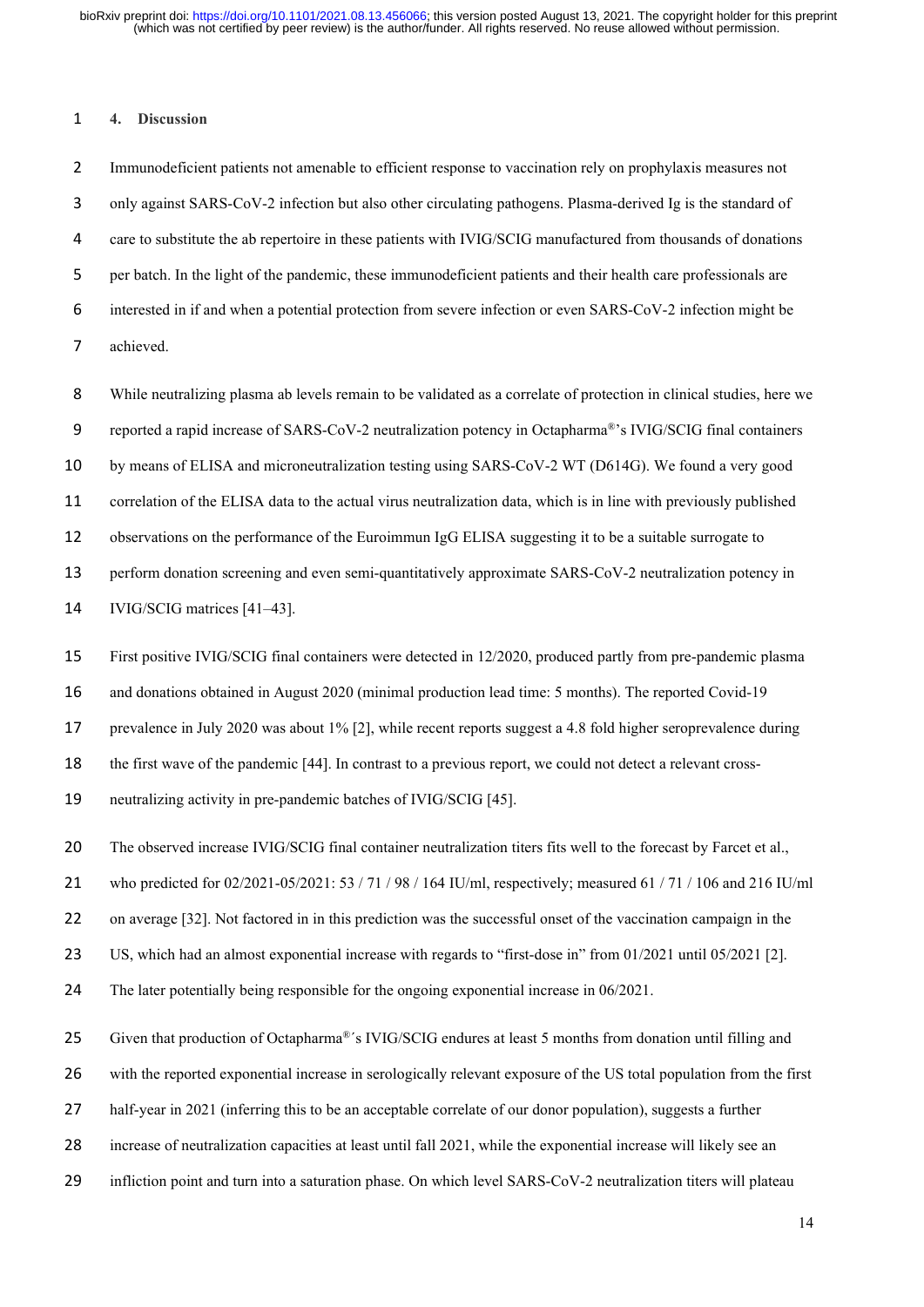and how stable this plateau will be overtime surely depends on many factors: e.g. (i) the increase in vaccinees over-taking the CP donors in numbers might potentially lead to a different "on-average", potentially more consistent contribution per plasma donation [46–48]. Our assessment on a small subset of convalescent donors (n = 313) showed that there has been a marked spread in reactivity between the donations. Almost half of convalescent donations was non- or low reactive. This was more pronounced as in earlier reports, with almost a quarter of all donors as low/no responders [49]. In our analysis, only about 10% of the investigated convalescent single donations could meet actual titer demands under revised emergency use authorization (EUA) issued by FDA for CP treatment in acute Covid-19 infection [7]. However, these rare high-titer donations eventually drive the titer plasma pools. (ii) Furthermore, first case reports have been described where convalescent patients received vaccinations with mRNA vaccines boosting their neutralization titers at least 20x compared to their previous levels [50, 51]. These booster effects will likely impact potencies in individual plasma donations and subsequently in the IVIG/SCIG final containers. (iii) Even more interesting will be to see on which level anti- SARS-CoV-2 antibodies prevail on the long run, given waning of neutralization titers [52] and loss of sterile immunity on mucosal surface of donors potentially allowing mild natural SARS-CoV-2 re-infection [53] and subsequent "natural" titer boosts. A model for this could be the detectable levels of seasonal coronaviruses in IVIG/SCIG formulations [32, 54]. Additionally, depending on public health policies, repeated boost vaccinations 17 may also drive long-term ab levels against SARS-CoV-2 [55]. (iv) Aside the insecurity on the quality of individual donations, we must emphasize that the manufacture of IVIG/SCIG involves also the pooling of intermediates and donations over a collection time span of up to one year, which has the potential to average out epidemiologic trends, such as vaccination levels.

22 While final container neutralization potencies against WT (D614G) SARS-CoV-2 are strongly increasing, it is of 23 interest how these could translate into steady-state trough levels in a patient, which is one possible, yet not 24 validated correlate of immune protection. Approximations of the steady-state trough levels based on a 4-weekly IVIG dosing by superposition of the median baseline-adjusted reference curve - derived from actual trial data 26 [40] - indicate that doses of 0.4 g/kg yield a trough level of about 7.40 mg/ml IgG (trough levels at P25/P75 were 27 5.25 and 7.25 mg/ml, respectively). These superpositioned values correspond well to previously published IVIG 28 steady state plasma levels [56]. As a basis for our calculation, the median anti-SARS-CoV-2 neutralizing potency of 10% IVIG in May 2021

was chosen with 216 IU/ml or 216 IU/100 mg = 2.16 IU/mg. The approximated trough levels would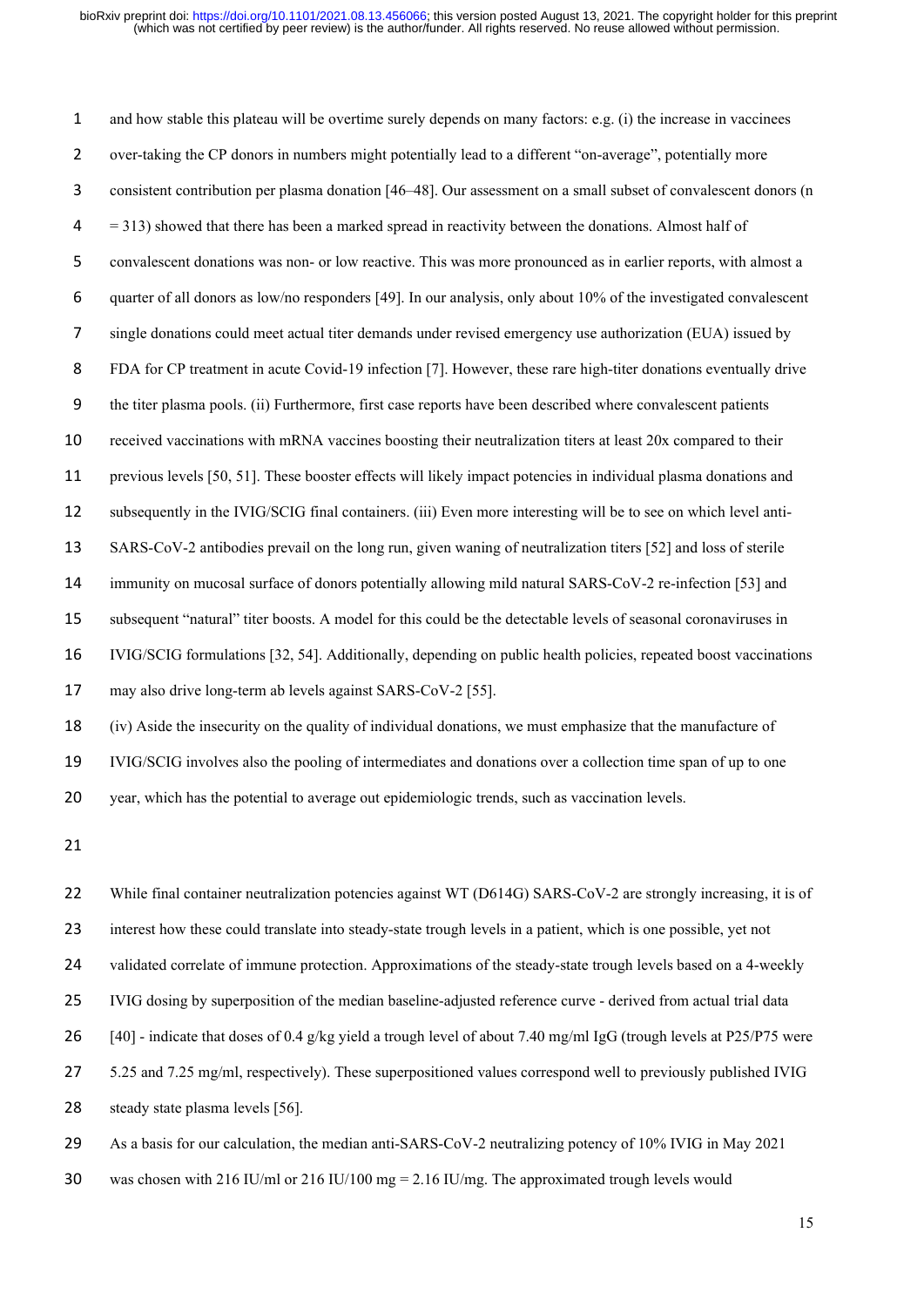correspondingly be about 16.0 IU/ml (P25: 11.3 IU/ml, and P75: 15.9 IU/m) – provided no underlying idiotype-specific elimination processes. This span of the patient PK-superposed reference profiles is comparably low. The variation in-between SARS-CoV-2 neutralization in 05/2021 was much larger with a coefficient of variation of 44%. Likewise, the spans between the investigated time periods has more impact on the theoretical plasma trough levels than variation within PK reference profiles in [40]: a final container with the maximum neutralization potency measured (06/2021: 864 IU/ml) would result in 64 IU/ml plasma trough levels, while the average final container potency in 02/2021 (61 IU/ml in final container) would lead to 4.5 IU/ml. To put these potential plasmatic NC50 values into context, Khoury and Cromer have recently published meta-analyses providing a first estimate of a protective level against SARS-CoV-2 infection. They estimated a 50% protection level from symptomatic SARS-CoV-2 infection to be around 20% of the CP titer (54 IU/ml; 95%CI: 30-96 IU/ml) [48]. Since effects of cellular immunity induced by vaccination might confound this suggested protective measure - and patients receiving IVIG/SCIG treatment are immunologically naïve or lack a potent cellular immunity - especially for full protection, the protective threshold could be well higher. Also it has to be kept in mind that neutralizing plasma ab have so far not been validated as a correlate of protection, at all. In this light, the calculated anti-SARS-CoV-2 trough plasma levels (based on the average final container potency from 05/2021: 16 IU/ml) are interpreted as sub-protective levels against infection (96 IU/ml; upper 95% CI limit). Although the epidemiological comparison to the US total population is a sub-optimal - yet well available - indicator of vaccination and Covid-19 convalescence for the actual donor population [2], and given what we observe in individual IVIG lots, an increase in anti-SARS-CoV-2 titer to meet trough levels suggested by Khoury and Cromer et al*.* seems possible. The current maximum NC50 value measured in IVIG/SCIG was 21 864 IU/ml in 06/2021 and most seroconversions have occurred only recently (keeping in mind the  $> 5$  months lead time of IVIG/SCIG production). As discussed earlier, vaccination of convalescent donors also has been described to boost immunity, rendering individual plasma contributions potentially higher in titer than early in 24 the pandemic [50, 51]. However, production of IVIG/SCIG involves intermediate production and pooling, which bears the potential to average plasma donation periods and hence not strictly following donors' epidemiology. While it is prudent to speculate on the ongoing increase of titers in IVIG/SCIG final containers, the long-term perspective of anti SARS-CoV-2 ab levels in IVIG/SCIG remains elusive and is surely impacted by e.g. long- term (sterile) immunity of the individual, public health policies (booster immunizations), and circulating SARS- CoV-2 variants. Furthermore, the required anti-SARS-CoV-2 titer in IVIG/SCIG has to be carefully interpreted as many uncertainties could factor in: e.g., (i) ab levels without the back-up of cellular immunity have so far not been shown as a correlate of protection in immunocompromised patients. Only from recombinant monoclonal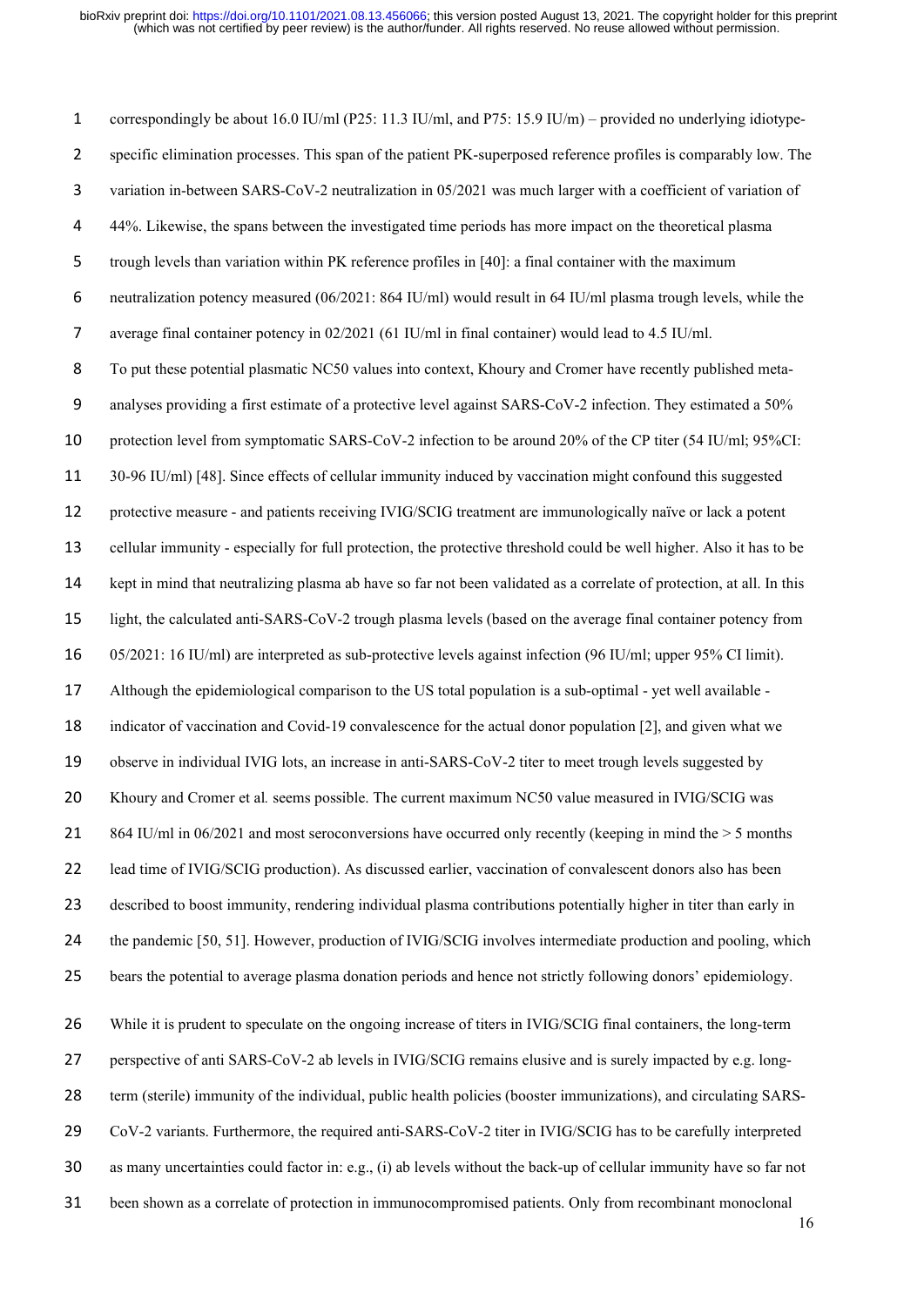therapy there are first suggestive information that antibodies can protect against infection [19]. (ii) The actual PK of anti-SARS-CoV-2 antibodies could follow other than on-average IVIG PK profiles resulting in different plasma trough levels. Here, clinical studies in IVIG/SCIG receiving patient-cohorts are needed to provide information on plasma IgG levels in these patients and correlate those with the potencies found in the infused formulations. A further limitation is that here presented data was generated using the D614G variant close to Wuhan wildtype strain, while the pandemic is currently driven by SARS-CoV-2 variants of concern and - interest. However, polyclonality of IVIG/SCIG could render a complete neutralization evasion of variants less likely as compared to monoclonal therapies, while for CP (from one donor, respectively) immune escape of variants of concern from neutralization has been shown of approximately 15x, underscoring the general notion that optimal neutralization/protection is achieved against the isolate that caused the immune response [57]. In a passive immunization setting with IVIG/SCIG, this means not only trailing the epidemiology of donors in terms of neutralizing titer but also in terms of quality, meaning which variants will be neutralized best.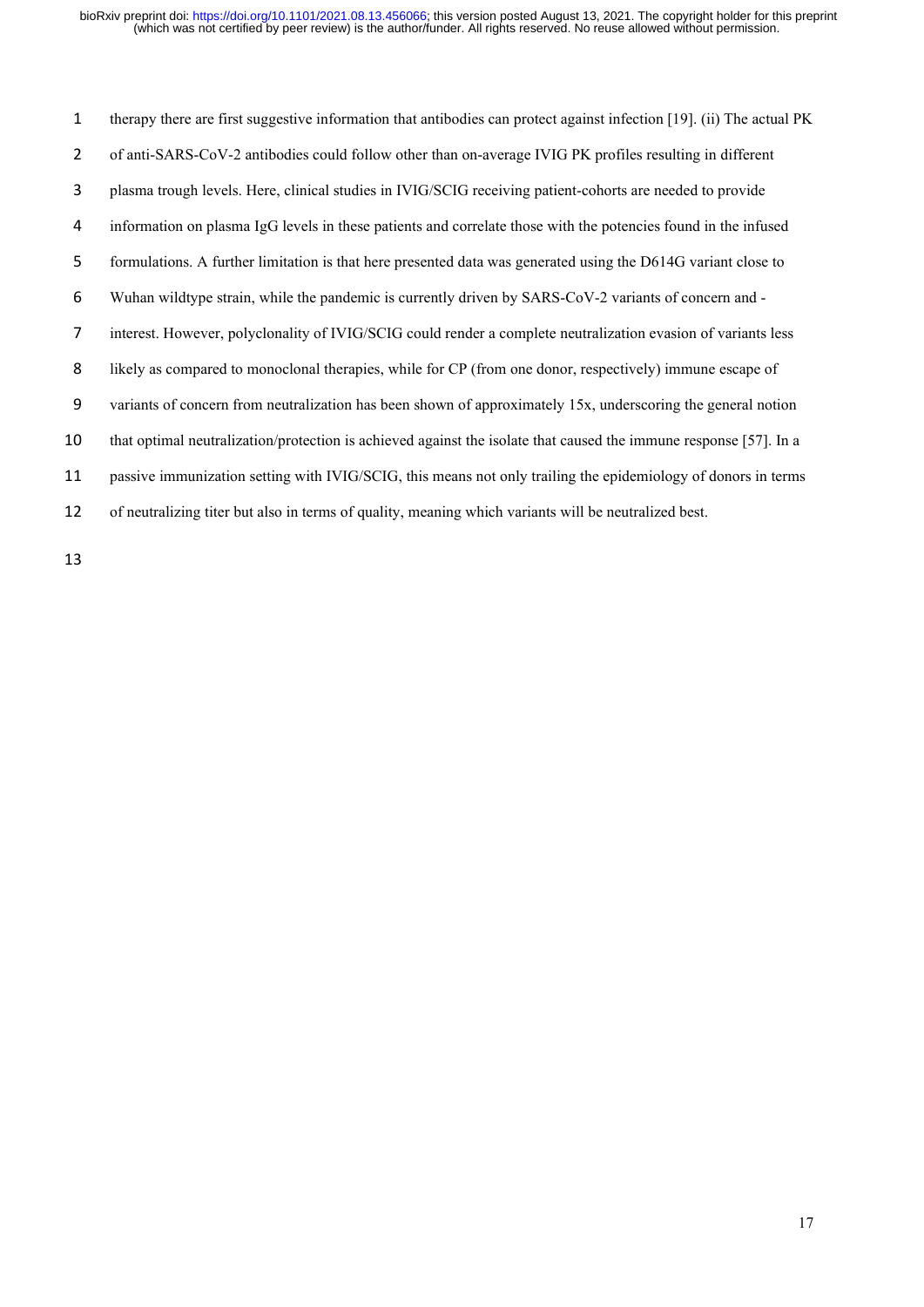### **5. Conclusion**

Here, we report the onset of SARS-CoV-2 neutralizing antibodies in IVIG/SCIG final containers from 12/2020

- 3 with an exponential increase in neutralizing titers. The average values found were  $02/2021$ : 61 IU  $\pm$  37 IU/ml;
- 04/2021: 107 ± 32 IU/ml; 05/2021: 216 IU/ml ± 96 IU/ml and 06/2021: 506 ± 242 IU/ml). The maximum NC50
- measured so far was 864 IU/ml.
- Furthermore, we arbitrarily chose a recent, yet average final container concentration to convert neutralization
- potencies of IVIG/SCIG final containers to possible trough-plasma levels in steady-state. Trough-levels of
- 8 16 IU/ml were projected based on the average neutralizing titer in 05/2021. While this value seems low, the
- highest detected final container potency of 864 IU/ml (maximum in latest 06/2021 time-point) would result in a
- theoretical trough level of 64 IU/ml.
- However, which plasma levels are needed for protection against SARS-CoV-2 infection of immune-
- compromised patients is currently under discussion. A first estimate postulates 30-96 IU/ml with several caveats
- and limitations. It is therefore a matter of further clinical investigations to verify and pinpoint a protective ab-
- level in immunocompromised patients without (or with reduced) the background of cellular immunity.
- Despite a considerable lot-to-lot variability, a further increase based on the epidemiologic developments in the
- US plasma donor population seems plausible at least until fall 2021.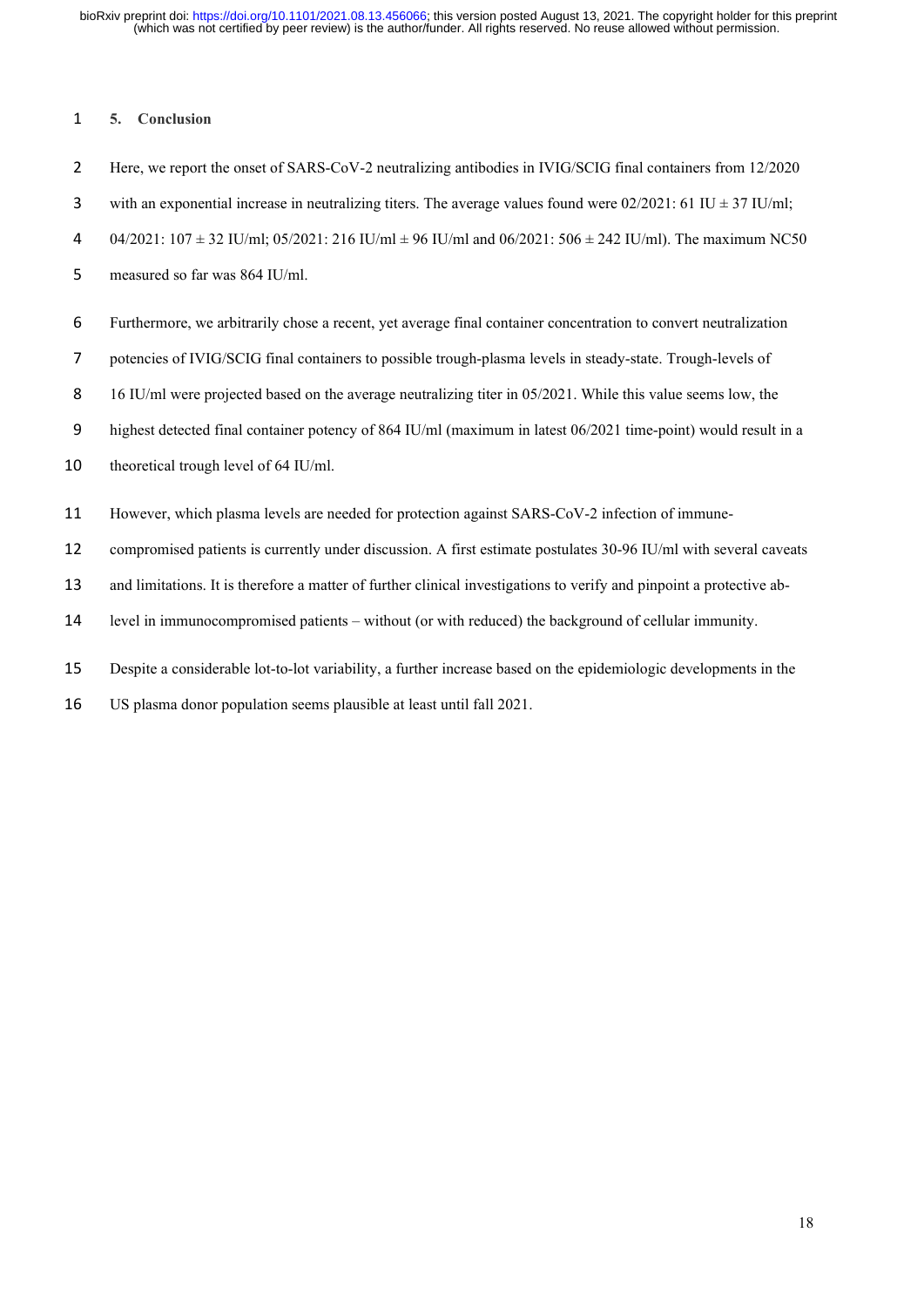(which was not certified by peer review) is the author/funder. All rights reserved. No reuse allowed without permission. bioRxiv preprint doi: [https://doi.org/10.1101/2021.08.13.456066;](https://doi.org/10.1101/2021.08.13.456066) this version posted August 13, 2021. The copyright holder for this preprint

### 1 **Declarations**

- 2 **Funding**
- 3 Octapharma<sup>®</sup> Pharmazeutika Produktionsgesellschaft m.b.H., Austria and Octapharma Biopharmaceuticals<sup>®</sup>
- 4 GmbH, Germany and Octapharma Plasma® Inc., USA were the funding source. Octapharma Plasma® Inc. was
- 5 involved in plasma donation collection. Octapharma® Pharmazeutika Produktionsgesellschaft m.b.H. and
- Octapharma Biopharmaceuticals® GmbH were involved in analysis and data generation. Octapharma® 6
- 7 Pharmazeutika Produktionsgesellschaft m.b.H. covered all costs incurred for the present publication.
- 8 ACPS-Network GmbH was paid for their PK analysis services by Octapharma Biopharmaceuticals® GmbH.

9

# 10 **Conflicts of interest**

11 AV, CCS, DK, JR and TS are employed by companies part of the Octapharma<sup>®</sup> group. CDM is owner and CEO

12 of ACPS and received payment by Octapharma<sup>®</sup> for the services involved in the preparation of this study.

13

14 **Trademarks**

15 Octagam®, Cutaquig<sup>®</sup> and Panzyga<sup>®</sup> are trademarks of the Octapharma<sup>®</sup> group.

16

# 17 **Availability of data and material**

18 Material that is still in existence and owned by Octapharma® can be made available in principle for research 19 purposes by non-profit organizations upon justified request.

- 20 WHO international standard was obtained from NIBSC, Potters Bar, UK (see materials and methods section) [1].
- 21 All data except epidemiologic data on seroconversion generated or analyzed during this study are included in this
- 22 published article and its supplementary information files.
- 23 Epidemiologic data on United States status of vaccination and Covid-19 cumulated cases were obtained from
- 24 CDC Data Tracker website [2].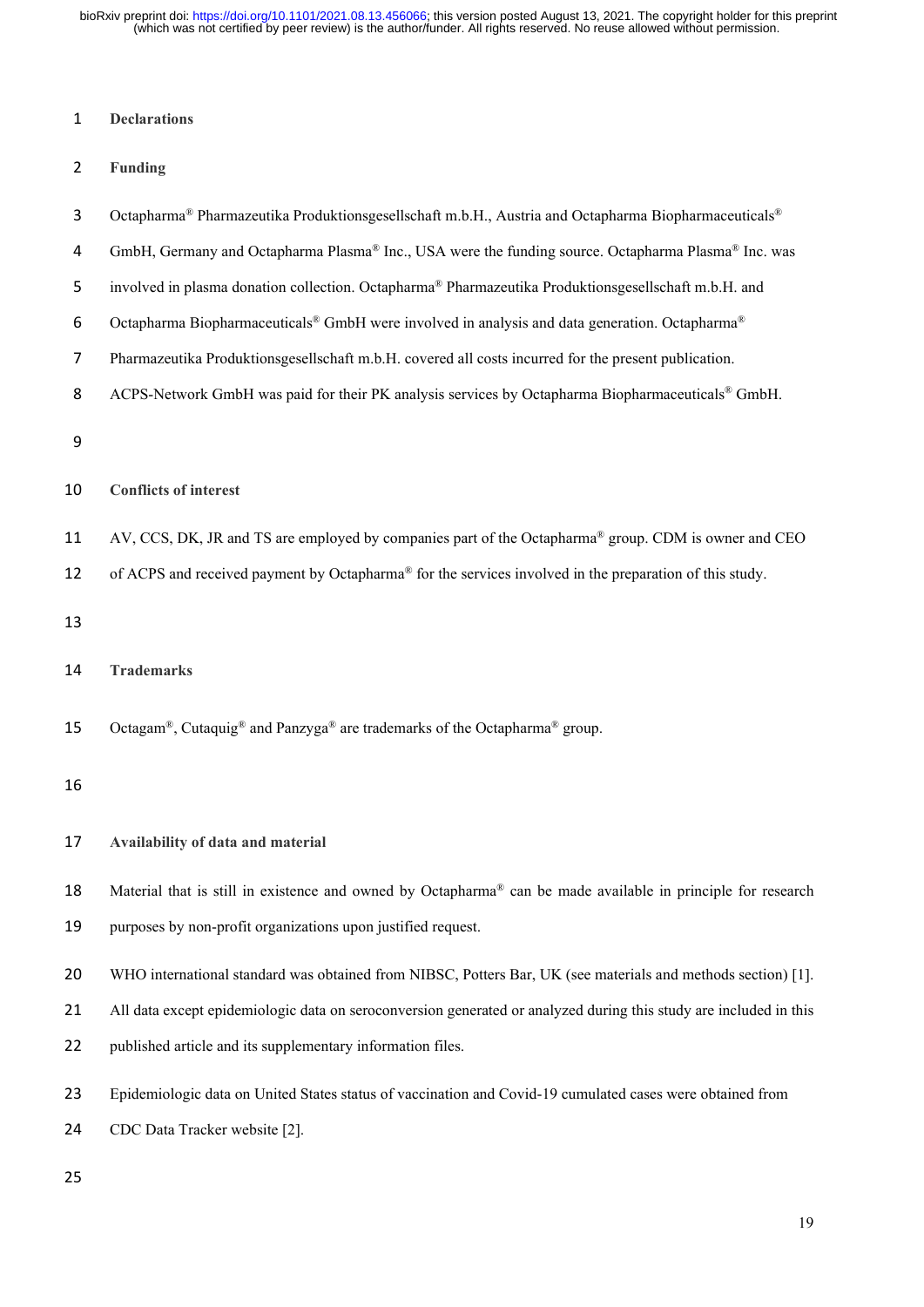(which was not certified by peer review) is the author/funder. All rights reserved. No reuse allowed without permission. bioRxiv preprint doi: [https://doi.org/10.1101/2021.08.13.456066;](https://doi.org/10.1101/2021.08.13.456066) this version posted August 13, 2021. The copyright holder for this preprint

- **Code availability**
- Not applicable
- 

**Ethics approval** 

- Not applicable
- 
- **Consent to participate**
- 8 All plasma donations analyzed in this study were obtained after informed consent of the donors. Plasma products
- analyzed within this study were produced from material donated after informed consent for the purpose of
- 10 producing pharmaceutical products.
- 
- **Consent to publish**
- Not applicable
- 
- **Authors' contributions**
- All authors contributed to the study conception and design. Material preparation, data collection and analysis
- were performed by Andreas Volk, Caroline Covini-Souris, Christian de Mey and Denis Kuehnel. The first draft
- of the manuscript was written by Andreas Volk and all authors commented on previous versions of the
- manuscript. All authors read and approved the final manuscript.
- 
- **Acknowledgements**
- Special thanks go to Gabriele Hoch and Lisa Oberland for virus and cell culture as well as the staff of Virus and
- 23 Prion Validation at Octapharma<sup>®</sup> for provision of expertise and support.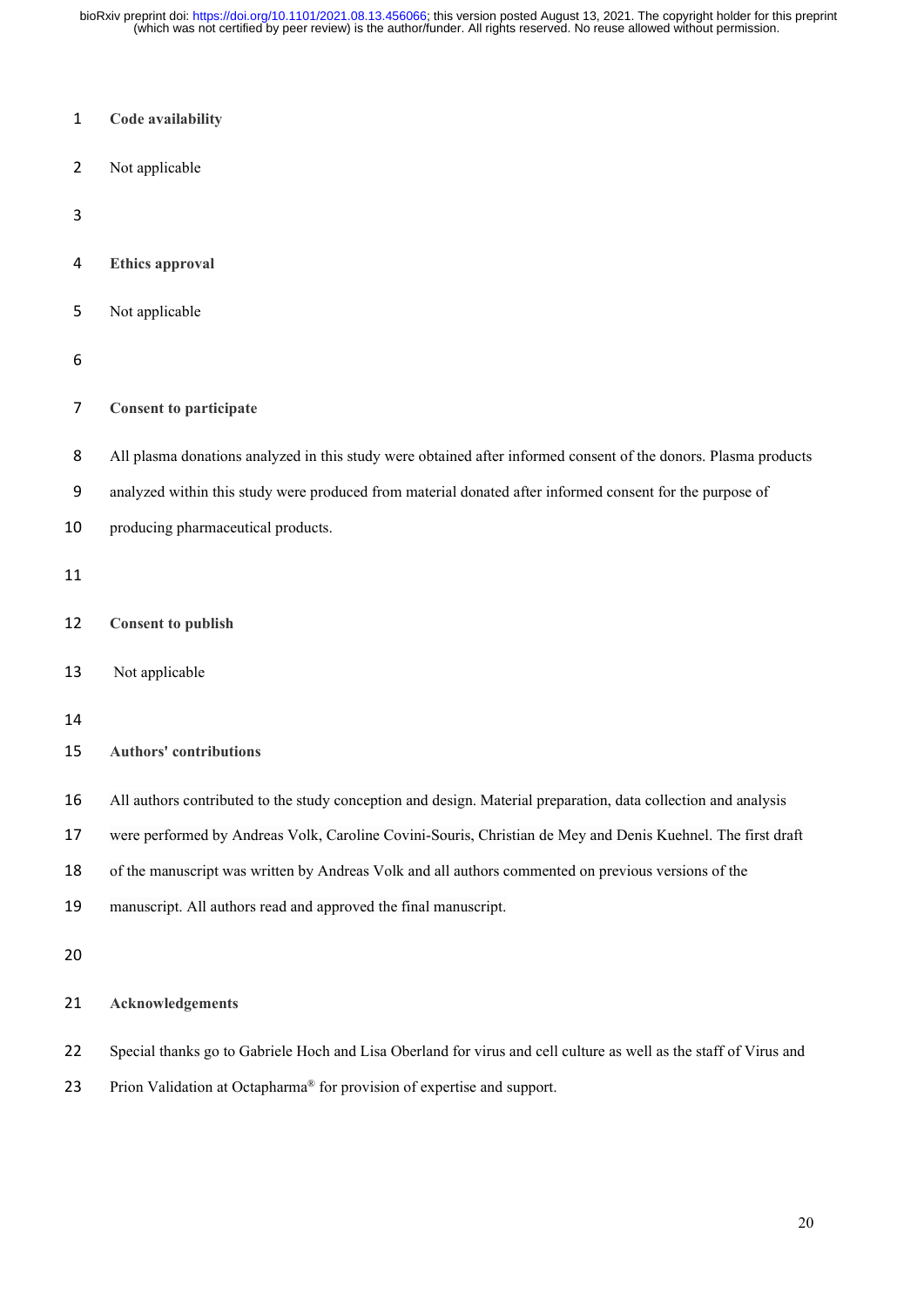- The authors cordially thank Sonja Hoeller and Bernhard Rohrbacher (Global Medical and Scientific Affairs,
- 2 Octapharma® Pharmazeutika Produktionsgesellschaft m.b.H, Austria) for their input and critically reviewing the
- manuscript.
- 4 We thank Monica Byrd (Octapharma Plasma® Inc., USA), Sabine Simlinger and Michael Szkutta (Octapharma®
- Pharmazeutika Produktionsgesellschaft m.b.H, Austria) for the provision of plasma donations as well as
- anonymized, information on non-personal records and data.
- We thank the CoVIg Alliance for collaboration and exchange.
-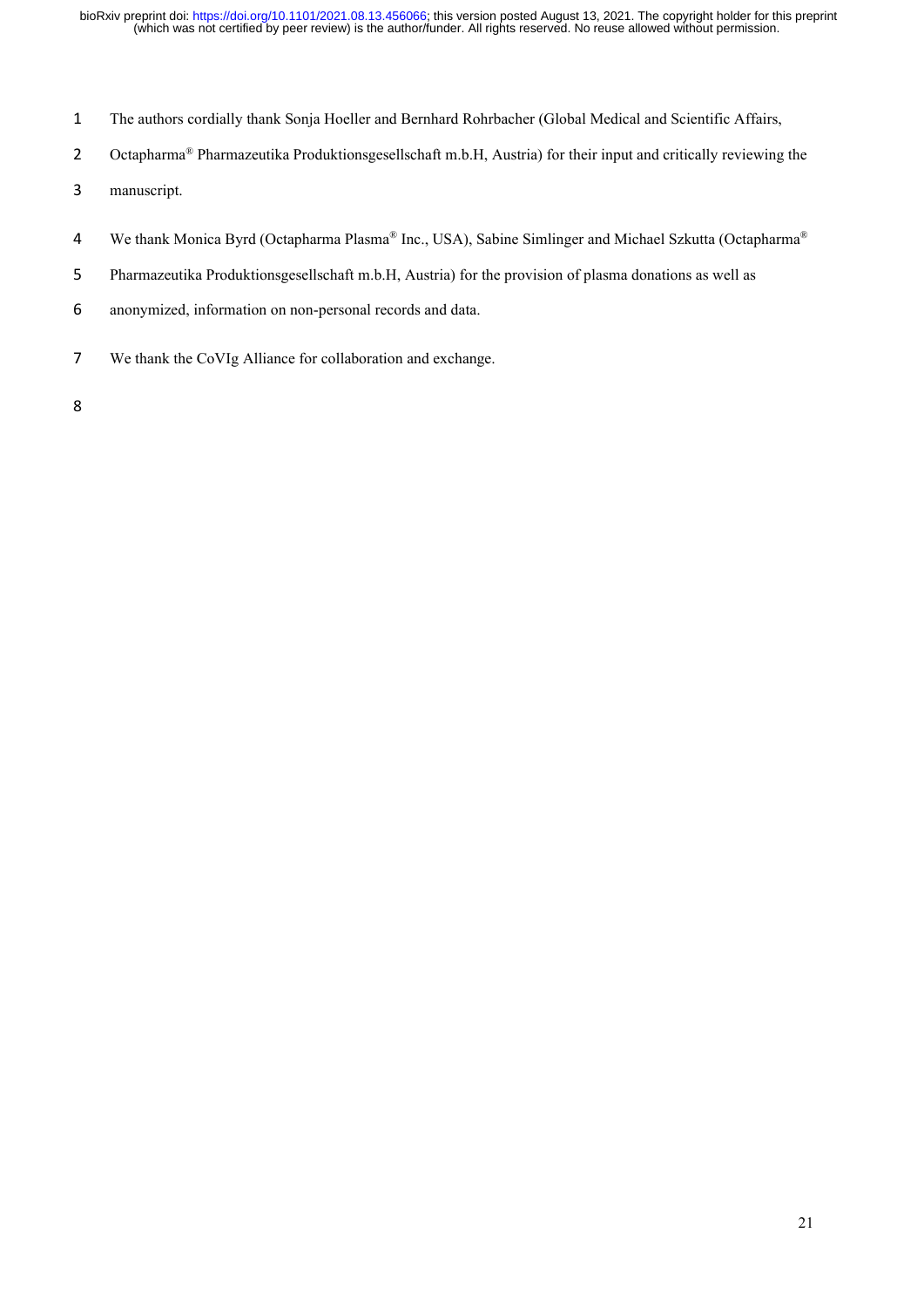# **References**

- 1. Kristiansen PA, Page M, Bernasconi V, Mattiuzzo G, Dull P, Makar K, et al. WHO International Standard for anti-SARS-CoV-2 immunoglobulin. Lancet. 2021;397:1347–8. doi:10.1016/S0140-6736(21)00527-4.
- 2. Centers for Disease Control and Prevention. CDC Covid Data Tracker. 2021. https://covid.cdc.gov/covid-data-tracker/#national-lab. Accessed 2 Jun 2021.
- 6 3. Nobel Media AB 2021. The Nobel Prize in Physiology or Medicine 1901. 1901.<br>7 https://www.nobelprize.org/prizes/medicine/1901/summary/. Accessed 6 Jun 2020 https://www.nobelprize.org/prizes/medicine/1901/summary/. Accessed 6 Jun 2021.
- 4. Brown BL, McCullough J. Treatment for emerging viruses: CP and COVID-19. Transfus Apher Sci. 2020;59:102790. doi:10.1016/j.transci.2020.102790.
- 5. Focosi D, Tuccori M, Franchini M. The Road towards Polyclonal Anti-SARS-CoV-2 Immunoglobulins (Hyperimmune Serum) for Passive Immunization in COVID-19. Life (Basel) 2021. doi:10.3390/life11020144.
- 6. Chen L, Xiong J, Bao L, Shi Y. CP as a potential therapy for COVID-19. Lancet Infect Dis. 2020;20:398– 400. doi:10.1016/S1473-3099(20)30141-9.
- 7. Food and Drug Administration. Emergency Use Authorization of Covid-19 CP.
- 8. Peng HT, Rhind SG, Beckett A. CP for the Prevention and Treatment of COVID-19: A Systematic Review and Quantitative Analysis. JMIR Public Health Surveill. 2021;7:e25500. doi:10.2196/25500.
- 9. Franchini M, Glingani C, Morandi M, Corghi G, Cerzosimo S, Beduzzi G, et al. Safety and Efficacy of CP in Elderly COVID-19 Patients: The RESCUE Trial. Mayo Clin Proc Innov Qual Outcomes. 2021;5:403–12. doi:10.1016/j.mayocpiqo.2021.01.010.
- 10. Gharbharan A, Jordans CCE, GeurtsvanKessel C, den Hollander JG, Karim F, Mollema FPN, et al. Effects 22 of potent neutralizing antibodies from CP in patients hospitalized for severe SARS-CoV-2 infection. Nat Commun. 2021;12:3189. doi:10.1080/01621459.1999.10474144.
- 11. Klassen SA, Senefeld JW, Johnson PW, Carter RE, Wiggins CC, Shoham S, et al. The Effect of CP Therapy on Mortality Among Patients With COVID-19: Systematic Review and Meta-analysis. Mayo Clin Proc. 2021;96:1262–75. doi:10.1016/j.mayocp.2021.02.008.
- 12. Joyner MJ, Carter RE, Senefeld JW, Klassen SA, Mills JR, Johnson PW, et al. CP Antibody Levels and the Risk of Death from Covid-19. N Engl J Med. 2021;384:1015–27. doi:10.1056/NEJMoa2031893.
- 13. Libster R, Pérez Marc G, Wappner D, Coviello S, Bianchi A, Braem V, et al. Early High-Titer Plasma Therapy to Prevent Severe Covid-19 in Older Adults. N Engl J Med. 2021;384:610–8. doi:10.1056/NEJMoa2033700.
- 14. Simonovich VA, Burgos Pratx LD, Scibona P, Beruto MV, Vallone MG, Vázquez C, et al. A Randomized Trial of CP in Covid-19 Severe Pneumonia. N Engl J Med. 2021;384:619–29. doi:10.1056/NEJMoa2031304.
- 15. Haagmans BL, Noack D, Okba NMA, Li W, Wang C, Bestebroer T, et al. SARS-CoV-2 neutralizing human antibodies protect against lower respiratory tract disease in a hamster model. J Infect Dis. 2020;223:2020–8. doi:10.1101/2020.08.24.264630.
- 16. Chen RE, Winkler ES, Case JB, Aziati ID, Bricker TL, Joshi A, et al. In vivo monoclonal antibody efficacy against SARS-CoV-2 variant strains. Nature 2021. doi:10.1038/s41586-021-03720-y.
- 17. McMahan K, Yu J, Mercado NB, Loos C, Tostanoski LH, Chandrashekar A, et al. Correlates of protection against SARS-CoV-2 in rhesus macaques. Nature. 2021;590:630–4. doi:10.1038/s41586-020-2456-9.
- 18. Cohen MS, Nirula A, Mulligan MJ, Novak RM, Marovich M, Yen C, et al. Effect of Bamlanivimab vs Placebo on Incidence of COVID-19 Among Residents and Staff of Skilled Nursing and Assisted Living Facilities: A Randomized Clinical Trial. JAMA 2021. doi:10.1001/jama.2021.8828.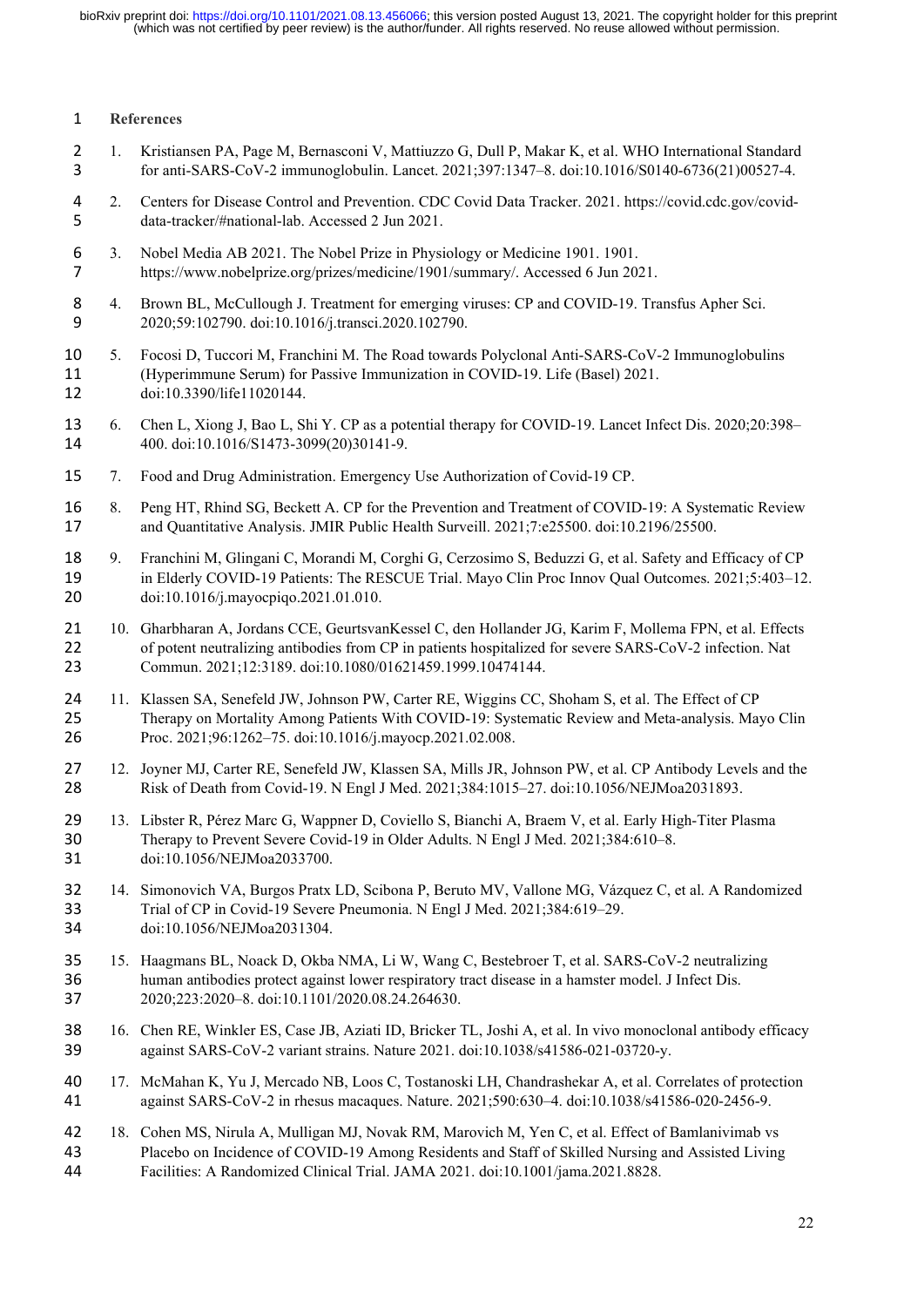- 19. Alexandra Bowie. Regeneron Reports Positive Interim Data with REGEN-COV™ Antibody Cocktail used as Passive Vaccine to Prevent COVID-19. TARRYTOWN, N.Y., USA; January 26, 2021.
- 20. Hagin D, Freund T, Navon M, Halperin T, Adir D, Marom R, et al. Immunogenicity of Pfizer-BioNTech COVID-19 Vaccine in Patients with Inborn Errors of Immunity. J Allergy Clin Immunol 2021. doi:10.1016/j.jaci.2021.05.029.
- 21. Kinoshita H, Durkee-Shock J, Jensen-Wachspress M, Kankate VV, Lang H, Lazarski CA, et al. Robust Antibody and T Cell Responses to SARS-CoV-2 in Patients with Antibody Deficiency. J Clin Immunol 8 2021. doi:10.1007/s10875-021-01046-y.
- 22. Tougeron D, Hentzien M, Seitz-Polski B, Bani-Sadr F, Bourhis J, Ducreux M, et al. Severe acute respiratory syndrome coronavirus 2 vaccination for patients with solid cancer: Review and point of view of a French oncology intergroup (GCO, TNCD, UNICANCER). Eur J Cancer. 2021;150:232–9. doi:10.1016/j.ejca.2021.03.030.
- 23. Durandy A, Kracker S, Fischer A. Primary antibody deficiencies. Nat Rev Immunol. 2013;13:519–33. doi:10.1038/nri3466.
- 24. Meyts I, Bucciol G, Quinti I, Neven B, Fischer A, Seoane E, et al. Coronavirus disease 2019 in patients with inborn errors of immunity: An international study. J Allergy Clin Immunol. 2021;147:520–31. doi:10.1016/j.jaci.2020.09.010.
- 25. Delavari S, Abolhassani H, Abolnezhadian F, Babaha F, Iranparast S, Ahanchian H, et al. Impact of SARS- CoV-2 Pandemic on Patients with Primary Immunodeficiency. J Clin Immunol. 2021;41:345–55. doi:10.1007/s10875-020-00928-x.
- 26. Dwyer JM. Immunoglobulins in autoimmunity: history and mechanisms of action. Clin Exp Rheumatol. 22 1996;14 Suppl 15:S3-7.
- 27. Ramesh S, Schwartz SA. Therapeutic uses of intravenous immunoglobulin (IVIG) in children. Pediatr Rev. 24 1995;16:403-10; quiz 410.
- 28. Stiehm ER. Human intravenous immunoglobulin in primary and secondary antibody deficiencies. Pediatr Infect Dis J. 1997;16:696–707. doi:10.1097/00006454-199707000-00012.
- 29. Radomski KU, Lattner G, Schmidt T, Römisch J. Pathogen Safety of a New Intravenous Immune Globulin 10% Liquid. BioDrugs. 2017;31:125–34. doi:10.1007/s40259-017-0212-y.
- 30. Frenzel W, Wietek S, Svae T-E, Debes A, Svorc D. Tolerability and safety of Octagam® (IVIG): a post- authorization safety analysis of four non-interventional phase IV trials. Int J Clin Pharmacol Ther. 2016;54:847–55. doi:10.5414/CP202782.
- 31. Karbiener M, Farcet MR, Ilk R, Schreiner J, Lenart J, Powers N, et al. Longitudinal analysis of SARS-CoV-2 antibodies in 8000 U.S. first-time CP donations. Transfusion. 2021;61:1141–7. doi:10.1111/trf.16291.
- 32. Farcet MR, Karbiener M, Schwaiger J, Ilk R, Kreil TR. Rapidly Increasing SARS-CoV-2 Neutralization by Intravenous Immunoglobulins Produced from Plasma Collected During the 2020 Pandemic. J Infect Dis 2021. doi:10.1093/infdis/jiab142.
- 33. Pisani G, Cristiano K, Simeoni M, Martina A, Pati I, Carocci A, et al. Detection of antibodies against SARS-CoV-2 both in plasma pools for fractionation and in commercial intravenous immunoglobulins produced from plasma collected in Italy during the pandemic. Blood Transfus 2021. doi:10.2450/2021.0055-21.
- 34. Vandeberg P, Cruz M, Diez JM, Merritt WK, Santos B, Trukawinski S, et al. Brief report: Production of anti-SARS-CoV-2 hyperimmune globulin from CP. Transfusion 2021. doi:10.1111/trf.16378.
- 35. Ali S, Uddin SM, Ali A, Anjum F, Ali R, Shalim E, et al. Production of hyperimmune anti-SARS-CoV-2 intravenous immunoglobulin from pooled COVID-19 CP. Immunotherapy. 2021;13:397–407. doi:10.2217/imt-2020-0263.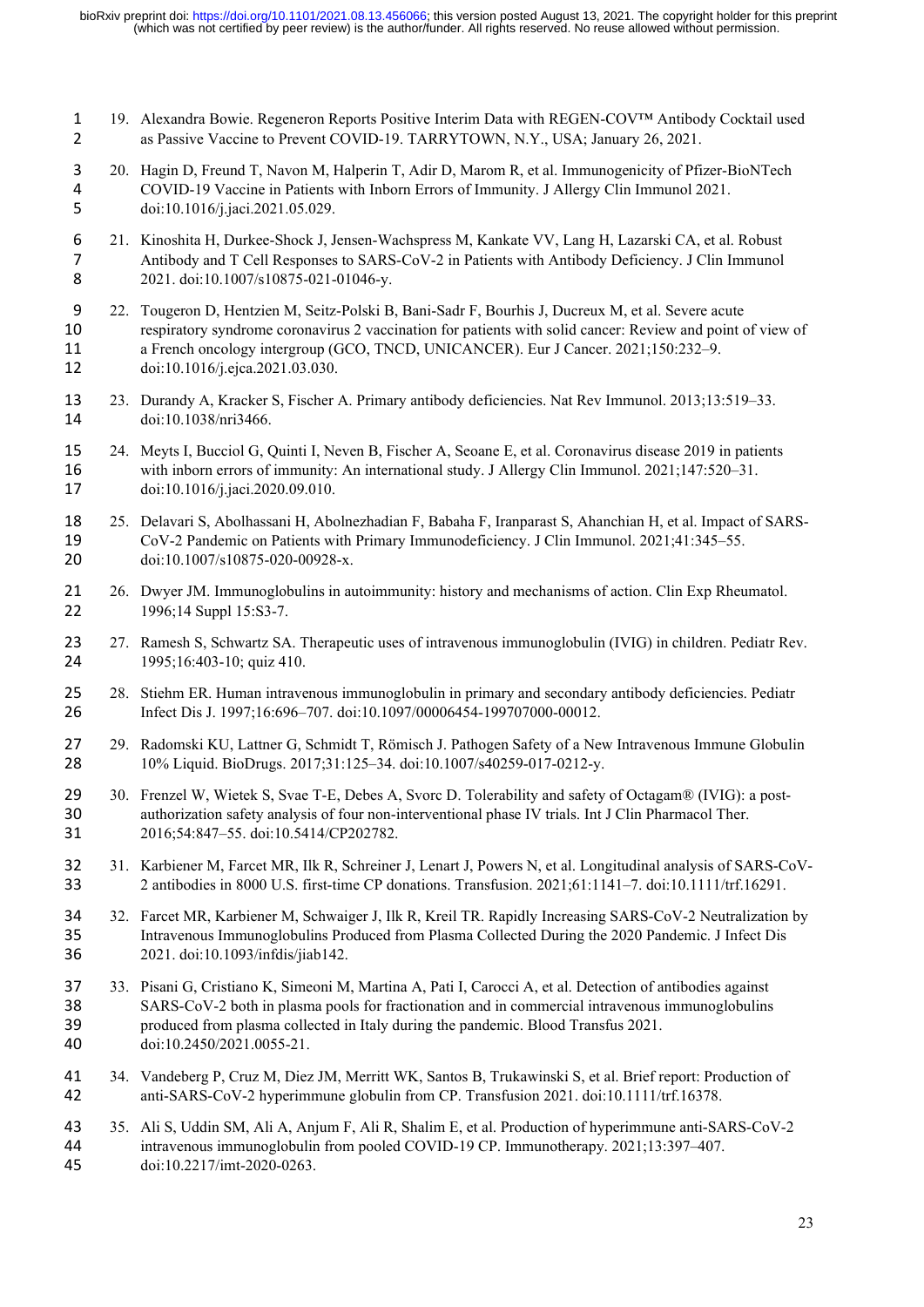- 36. Wölfel R, Corman VM, Guggemos W, Seilmaier M, Zange S, Müller MA, et al. Virological assessment of hospitalized patients with COVID-2019. Nature. 2020;581:465–9. doi:10.1016/S1473-3099(15)70090-3.
- 37. Gauger PC, Vincent AL. Serum virus neutralization assay for detection and quantitation of serum-neutralizing antibodies to influenza A virus in swine. Methods Mol Biol. 2014;1161:313–24. doi:10.1007/978-1-4939-0758-8\_26.
- 38. Orlinger KK, Holzer GW, Schwaiger J, Mayrhofer J, Schmid K, Kistner O, et al. An inactivated West Nile Virus vaccine derived from a chemically synthesized cDNA system. Vaccine. 2010;28:3318–24. 8 doi:10.1016/j.vaccine.2010.02.092.
- 39. Luigi Cavalli-Sforza. Grundzüge biologische-medizinischer Statistik. 3rd ed. Stuttgart: Gustav Fischer Verlag; 1972.
- 40. Melamed IR, Borte M, Trawnicek L, Kobayashi A-L, Kobayashi RH, Knutsen A, et al. Pharmacokinetics of a novel human intravenous immunoglobulin 10% in patients with primary immunodeficiency diseases: Analysis of a phase III, multicentre, prospective, open-label study. Eur J Pharm Sci. 2018;118:80–6. doi:10.1016/j.ejps.2018.03.007.
- 41. Walker GJ, Naing Z, Ospina Stella A, Yeang M, Caguicla J, Ramachandran V, et al. SARS Coronavirus-2 Microneutralisation and Commercial Serological Assays Correlated Closely for Some but Not All Enzyme Immunoassays. Viruses 2021. doi:10.3390/v13020247.
- 42. Rychert J, Couturier MR, Elgort M, Lozier BK, La'ulu S, Genzen JR, et al. Evaluation of 3 SARS-CoV-2 IgG Antibody Assays and Correlation with Neutralizing Antibodies. J Appl Lab Med. 2021;6:614–24. doi:10.1093/jalm/jfaa188.
- 43. Jääskeläinen AJ, Kuivanen S, Kekäläinen E, Ahava MJ, Loginov R, Kallio-Kokko H, et al. Performance of six SARS-CoV-2 immunoassays in comparison with microneutralisation. J Clin Virol. 2020;129:104512. doi:10.1016/j.jcv.2020.104512.
- 44. Kalish H, Klumpp-Thomas C, Hunsberger S, Baus HA, Fay MP, Siripong N, et al. Undiagnosed SARS- CoV-2 seropositivity during the first 6 months of the COVID-19 pandemic in the United States. Sci Transl Med 2021. doi:10.1126/scitranslmed.abh3826.
- 45. Díez J-M, Romero C, Vergara-Alert J, Belló-Perez M, Rodon J, Honrubia JM, et al. Cross-neutralization activity against SARS-CoV-2 is present in currently available intravenous immunoglobulins 2020. doi:10.1101/2020.06.19.160879.
- 46. Jackson LA, Anderson EJ, Rouphael NG, Roberts PC, Makhene M, Coler RN, et al. An mRNA Vaccine against SARS-CoV-2 - Preliminary Report. N Engl J Med. 2020;383:1920–31. doi:10.1056/NEJMoa2022483.
- 47. Polack FP, Thomas SJ, Kitchin N, Absalon J, Gurtman A, Lockhart S, et al. Safety and Efficacy of the BNT162b2 mRNA Covid-19 Vaccine. N Engl J Med. 2020;383:2603–15. doi:10.1056/NEJMoa2034577.
- 48. Khoury DS, Cromer D, Reynaldi A, Schlub TE, Wheatley AK, Juno JA, et al. Neutralizing antibody levels are highly predictive of immune protection from symptomatic SARS-CoV-2 infection. Nat Med 2021. doi:10.1198/jcgs.2009.07130.
- 49. Li L, Tong X, Chen H, He R, Lv Q, Yang R, et al. Characteristics and serological patterns of COVID-19 CP donors: optimal donors and timing of donation. Transfusion 2020. doi:10.1111/trf.15918.
- 50. Vickers MA, Sariol A, Leon J, Ehlers A, Locher AV, Dubay KA, et al. Exponential increase in neutralizing and spike specific antibodies following vaccination of COVID-19 CP donors. Transfusion 2021. doi:10.1111/trf.16401.
- 51. Stamatatos L, Czartoski J, Wan Y-H, Homad LJ, Rubin V, Glantz H, et al. mRNA vaccination boosts cross- variant neutralizing antibodies elicited by SARS-CoV-2 infection. Science 2021. doi:10.1126/science.abg9175.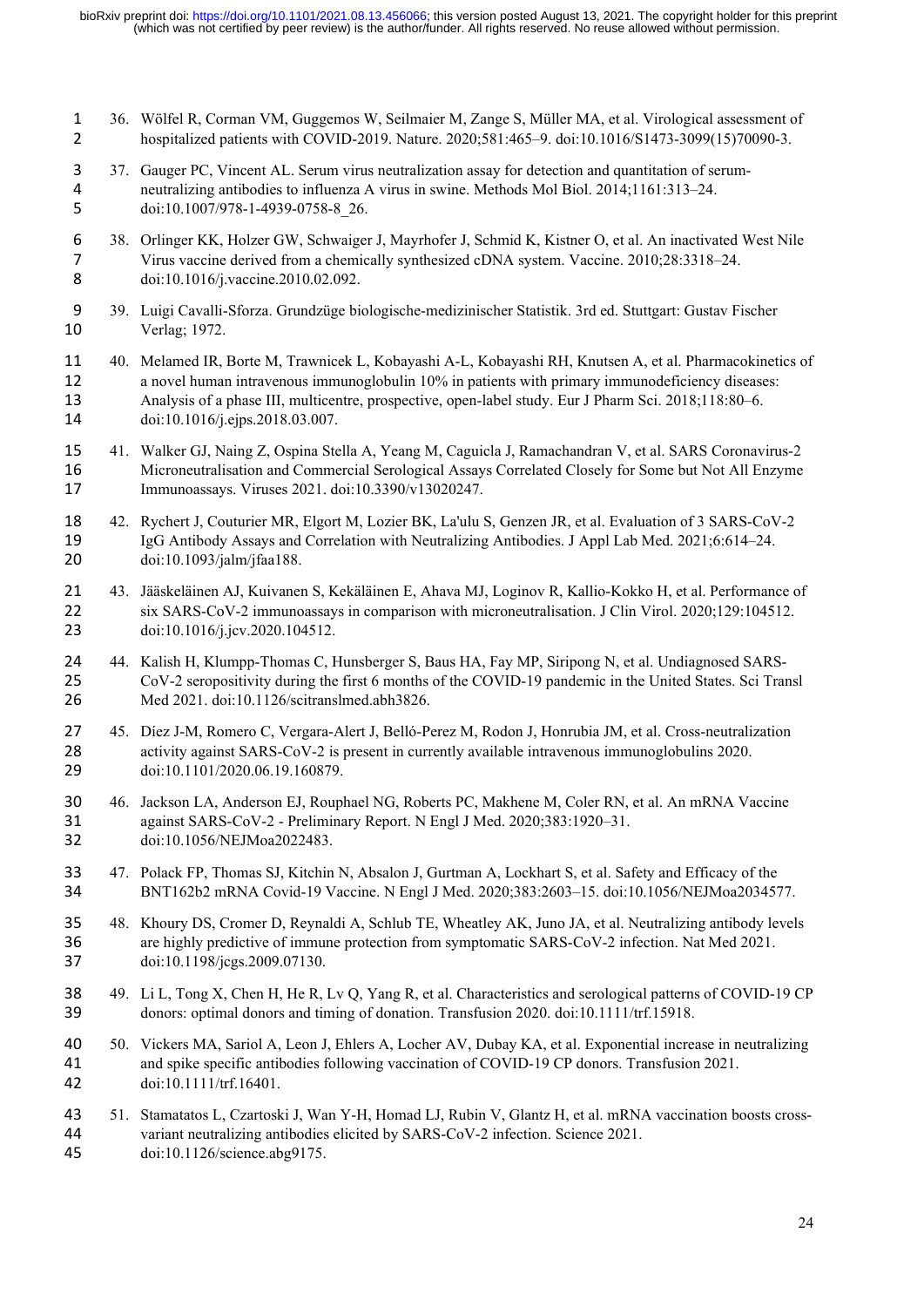- 52. Marot S, Malet I, Leducq V, Zafilaza K, Sterlin D, Planas D, et al. Rapid decline of neutralizing antibodies 2 against SARS-CoV-2 among infected healthcare workers. Nat Commun. 2021;12:844. doi:10.1038/s41467-021-21111-9.
- 53. Sterlin D, Mathian A, Miyara M, Mohr A, Anna F, Claër L, et al. IgA dominates the early neutralizing antibody response to SARS-CoV-2. Sci Transl Med 2021. doi:10.1126/scitranslmed.abd2223.
- 54. Díez JM, Romero C, Gajardo R. Effective presence of antibodies against common human coronavirus in IgG immunoglobulin medicinal products. online: bioRxiv; 2021.
- 55. Kai Wu, Angela Choi, Matthew Koch, LingZhi Ma, Anna Hill, Naveen Nunna, Wenmei Huang, Judy Oestreicher, Tonya Colpitts, Hamilton Bennett, Holly Legault, Yamuna Paila, Biliana Nestorova, Baoyu Ding, Rolando Pajon, Jacqueline M Miller, Brett Leav, Andrea Carfi, Roderick McPhee, Darin K Edwards. Preliminary Analysis of Safety and Immunogenicity of a SARS-CoV-2 Variant Vaccine Booster. medRxiv. 2021:Preprint.
- 56. Bonilla FA. Pharmacokinetics of immunoglobulin administered via intravenous or subcutaneous routes. Immunol Allergy Clin North Am. 2008;28:803-19, ix. doi:10.1016/j.iac.2008.06.006.
- 57. Cele S, Gazy I, Jackson L, Hwa S-H, Tegally H, Lustig G, et al. Escape of SARS-CoV-2 501Y.V2 from neutralization by CP. Nature. 2021;593:142–6. doi:10.1016/j.xcrm.2021.100204.
-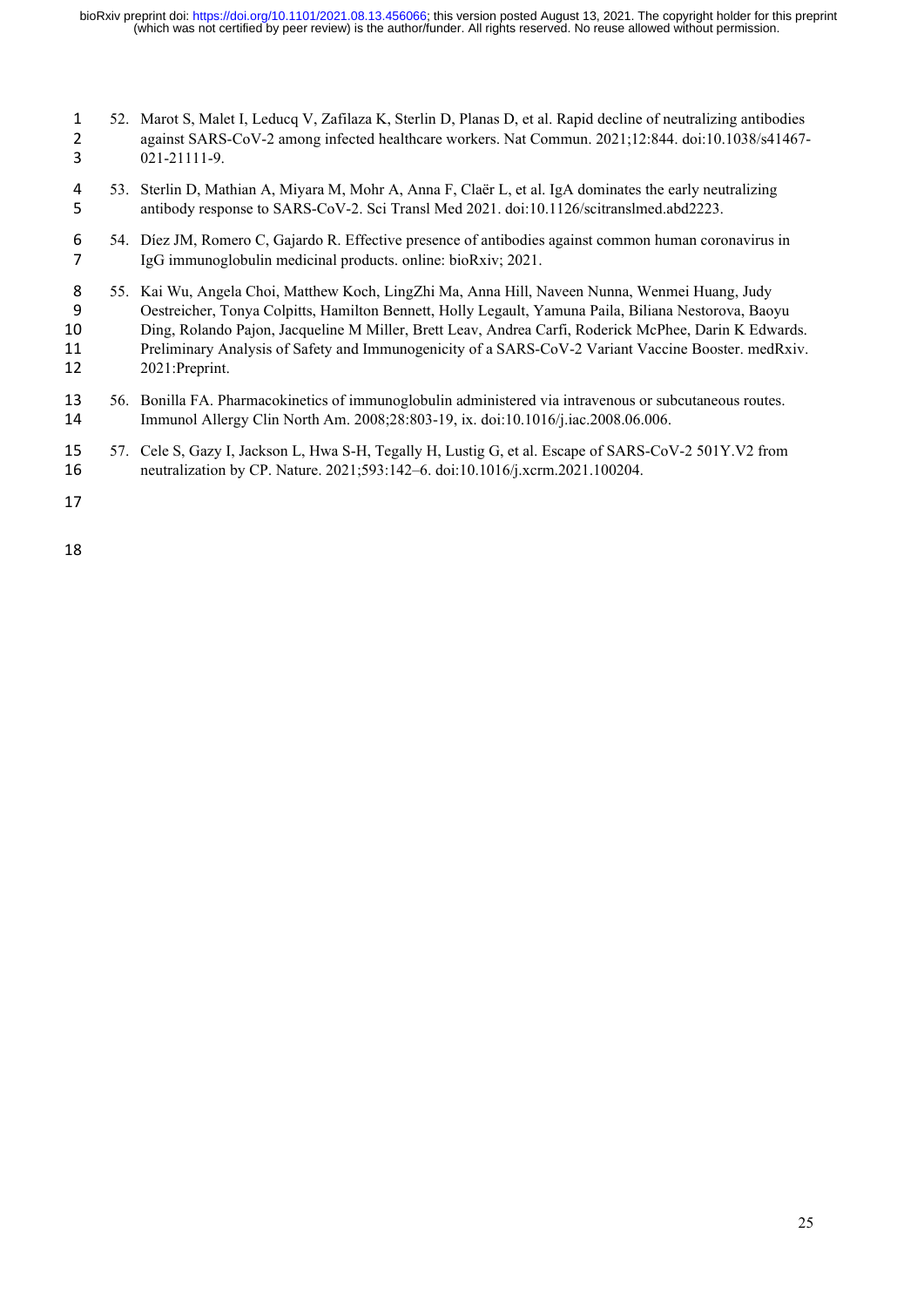### Figures





Fig. 1 Characterization of CP single donations for SARS-CoV-2 reactivity by means of **a** IgG ELISA and **b**  microneutralization assay. **a** ELISA ratios of SARS-CoV-2 IgG are plotted. Cut off is set by ELISA kit manufacturer as 1.1. Interpretation was negative if ratio is < 0.8; positive if ≥1.1; borderline if 1.1> x >0.8. **b** Samples are clustered into potency ranges (right) and shown as total sample set (left). For each ranked sub-7 population the mean normalized neutralization titers  $\pm$  SD are depicted on the left y-axis and values are shown above bars. The number of donations binned to each potency subset is shown at the bottom of each bar. The fraction of each subset to the total sample size is indicated by blue horizontal lines and depicted on the right y-axis. IU: international units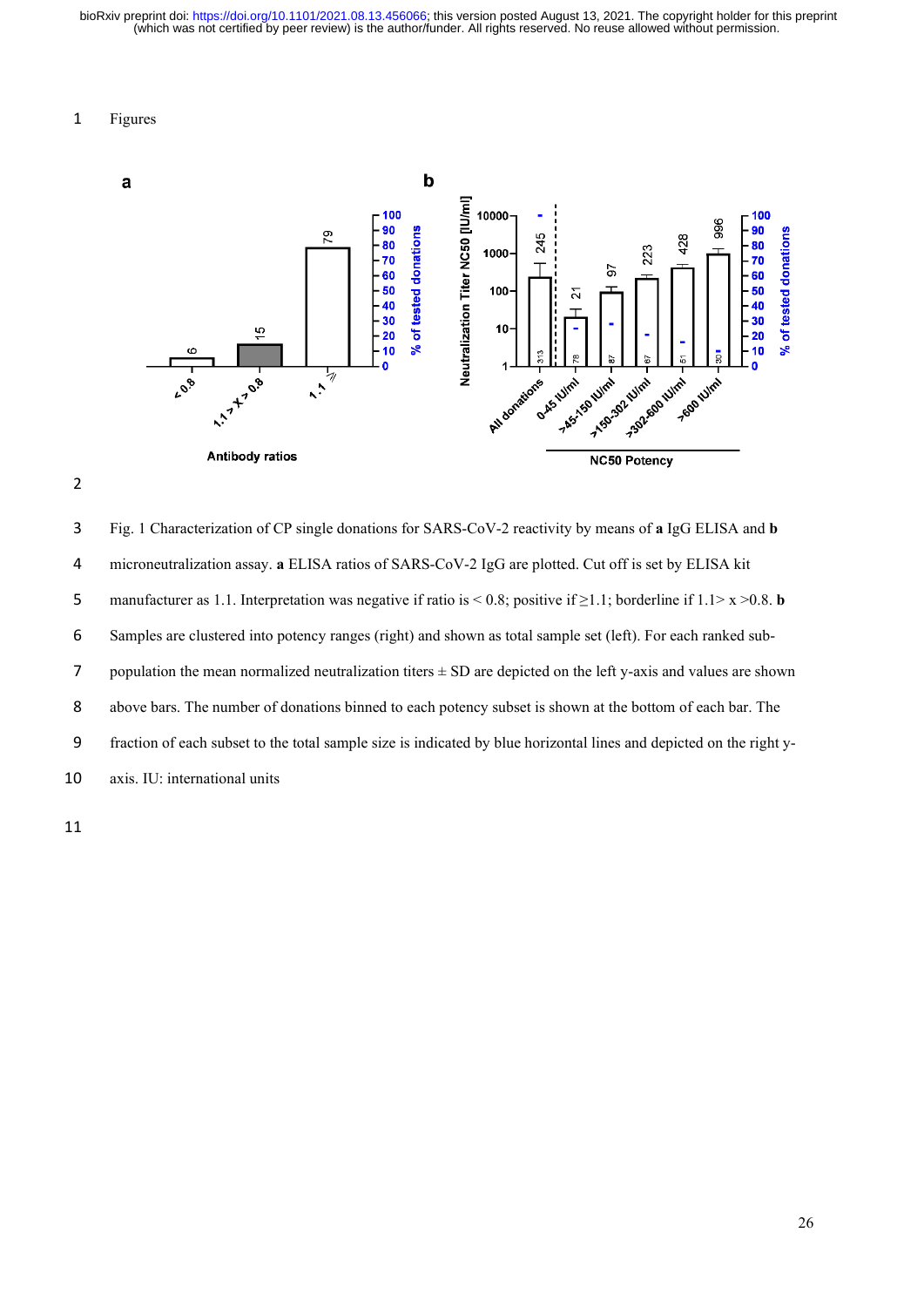

Fig. 2 SARS-CoV-2 reactivity and neutralization titer of IVIG/SCIG final containers from 11/2020 – 06/2021. **a** Scatter plot for reactivity of 10% IVIG/SCIG final containers normalized to 10% Ig in commercial IgG ELISA. Each dot represents the mean result of 8 determinations per sample counted as one measurement. The week of production is plotted against ELISA signal intensity, which was normalized against the international WHO standard and to 10% IgG (100 mg/ml). **b** Neutralization titer of 10% IVIG/SCIG as determined by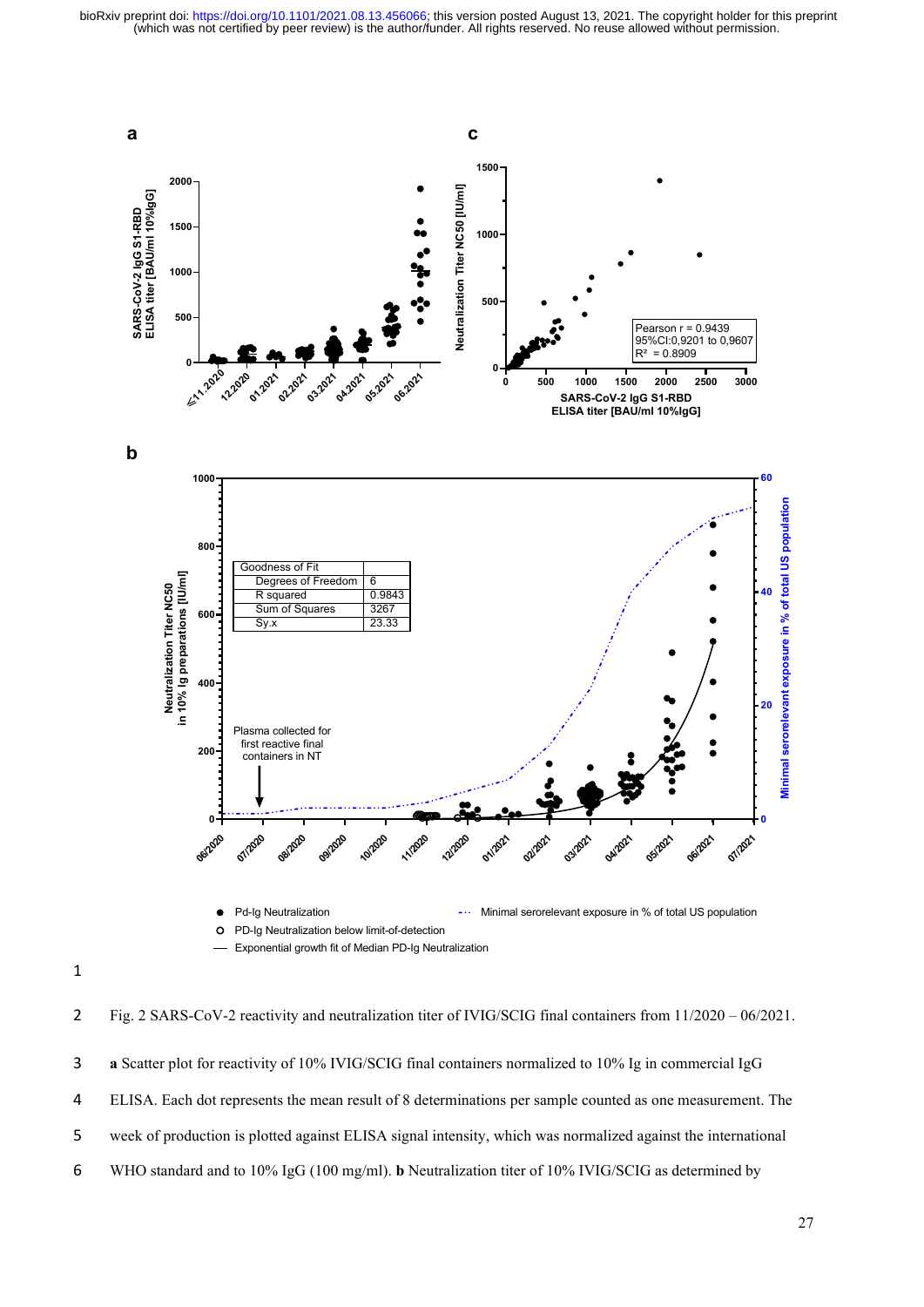- microneutralization assay is depicted on the left y-axis in IU/ml. Each dot represents the mean of triplicate
- analysis, counting as one measurement. Neutralization over time was fitted (solid line) using non-linear fit
- "exponential growth equation" on the median values under GraphPad Prism version 8.4.3 (686). The cumulative
- minimal serologically relevant exposure of the total US population is depicted as dash-dotted line (right y-axis)
- in blue. The latter were obtained from CDC Covid Data Tracker [7]. **c** Correlation analysis of ELISA (x axis)
- and microneutralization results (y-axis). Correlation coefficient was calculated using two-tailed, Gaussian
- distributed values at 95%CI (Pearson) under GraphPad Prism version 8.4.3 (686). BAU/ml: Binding antibody
- units
-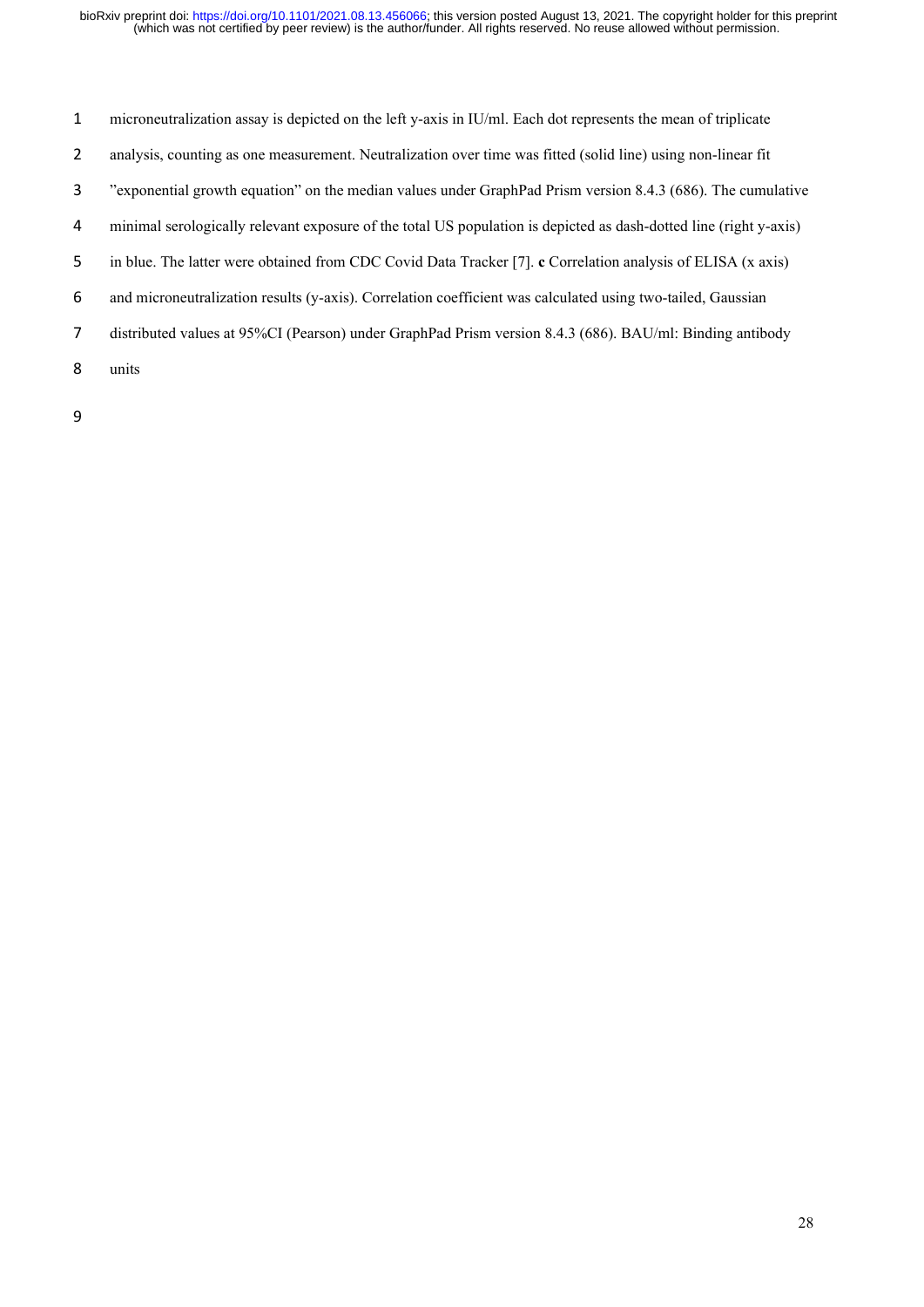

Fig. 3 Approximated time courses of the neutralizing anti-SARS-CoV-2 IgG-levels (IU/ml) throughout ten 4- weekly repeated doses of intravenous IgG (potency 216 IU/100 mg) dosed with the median dose of the reference dataset (0.406 g/kg-BW). Data was processed using PCModfit v7.0 (2021). PK data was obtained from a previously published study [40]